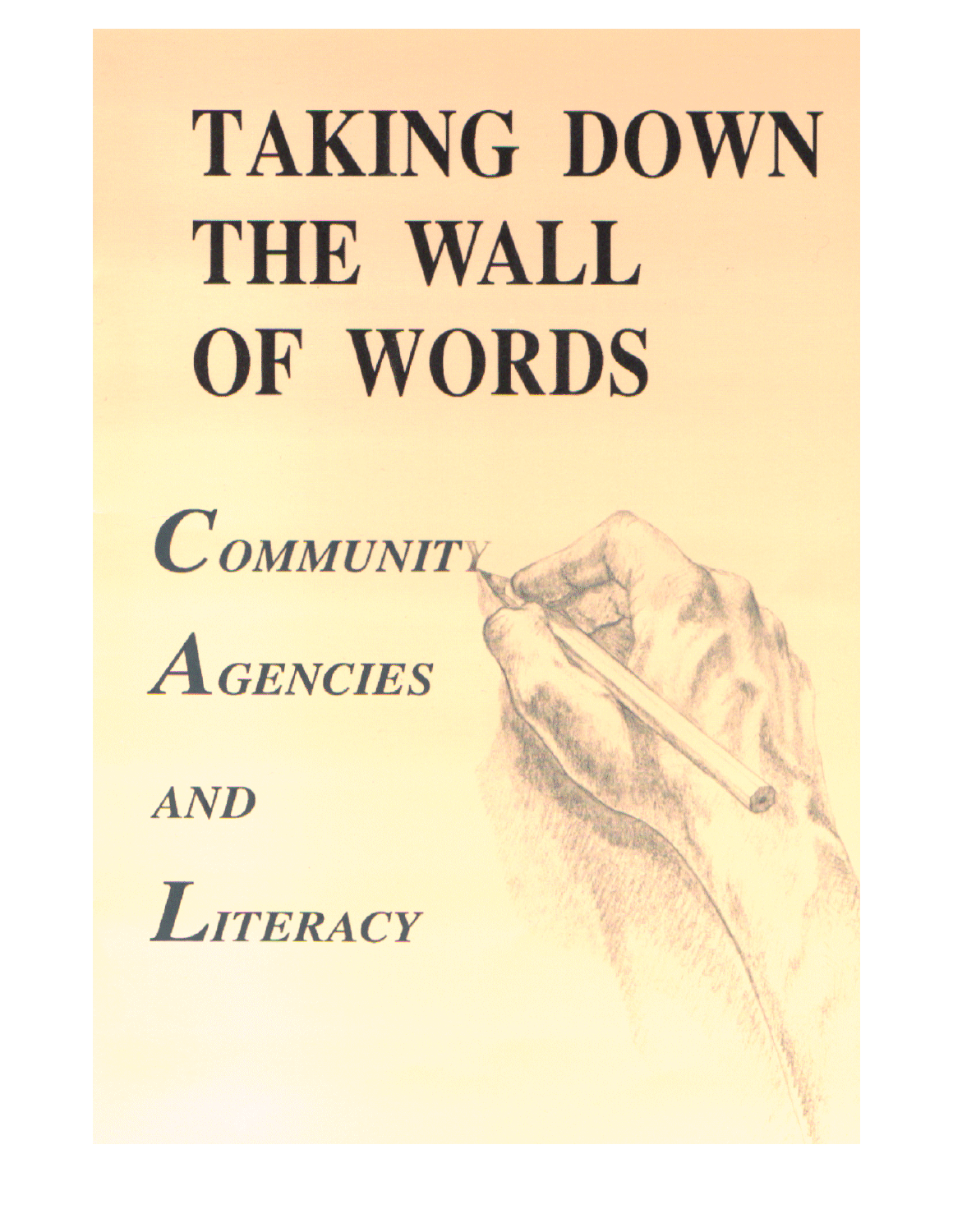#### **TAKING DOWN THE WALL OF WORDS Community Agencies and Literacy**

Part 1



John Howard Society of Canada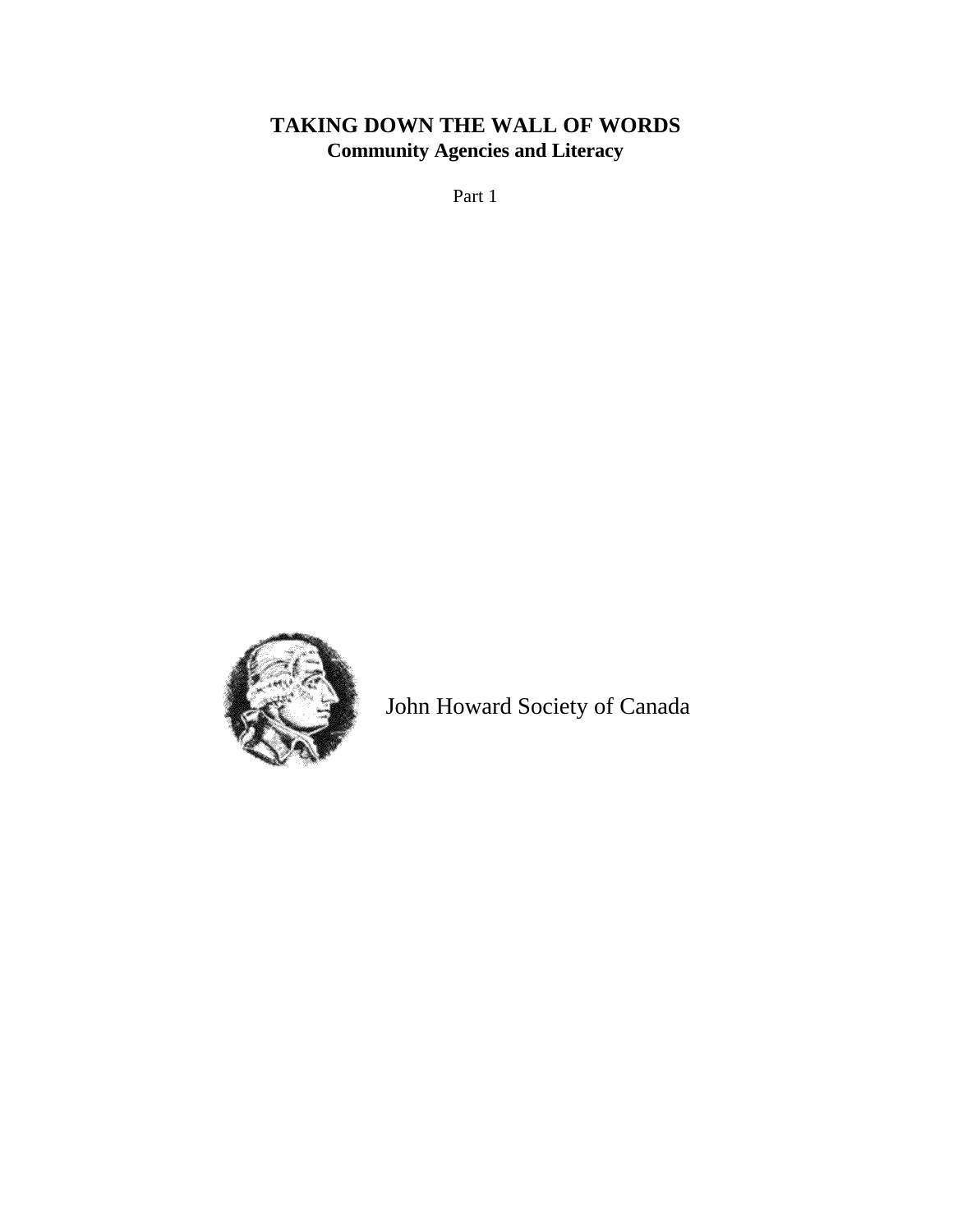Copyright © 1990 by the John Howard Society of Canada. All rights reserved. This booklet may be reproduced, provided that credit to the author is retained.

#### **Canadian Cataloguing in Publication Data**

Main entry under title: Taking down the wall of words Issued also in French under title: Faire tomber la barrière de l\*écrit. Contents: v. 1. Community agencies and literacy. ISBN 0—9693196—6—5 (v. 1) 1. Literacy-—Canada. 2. Human services—— Information services-—Canada. 3. Community organization—-Canada. 4. Literacy programs--Canada. I. John Howard Society of Canada LC154.T34 1990 302.2\*244\*0971 C90—090565—4

Cover art work by David W. Jones, Ottawa.

Published by: The John Howard Society of Canada 771 Montreal Street Kingston, ON Canada K7K 3J6 Tel: (613) 542-7547 Fax: (613) 542-6824 E-mail: national@johnhoward.ca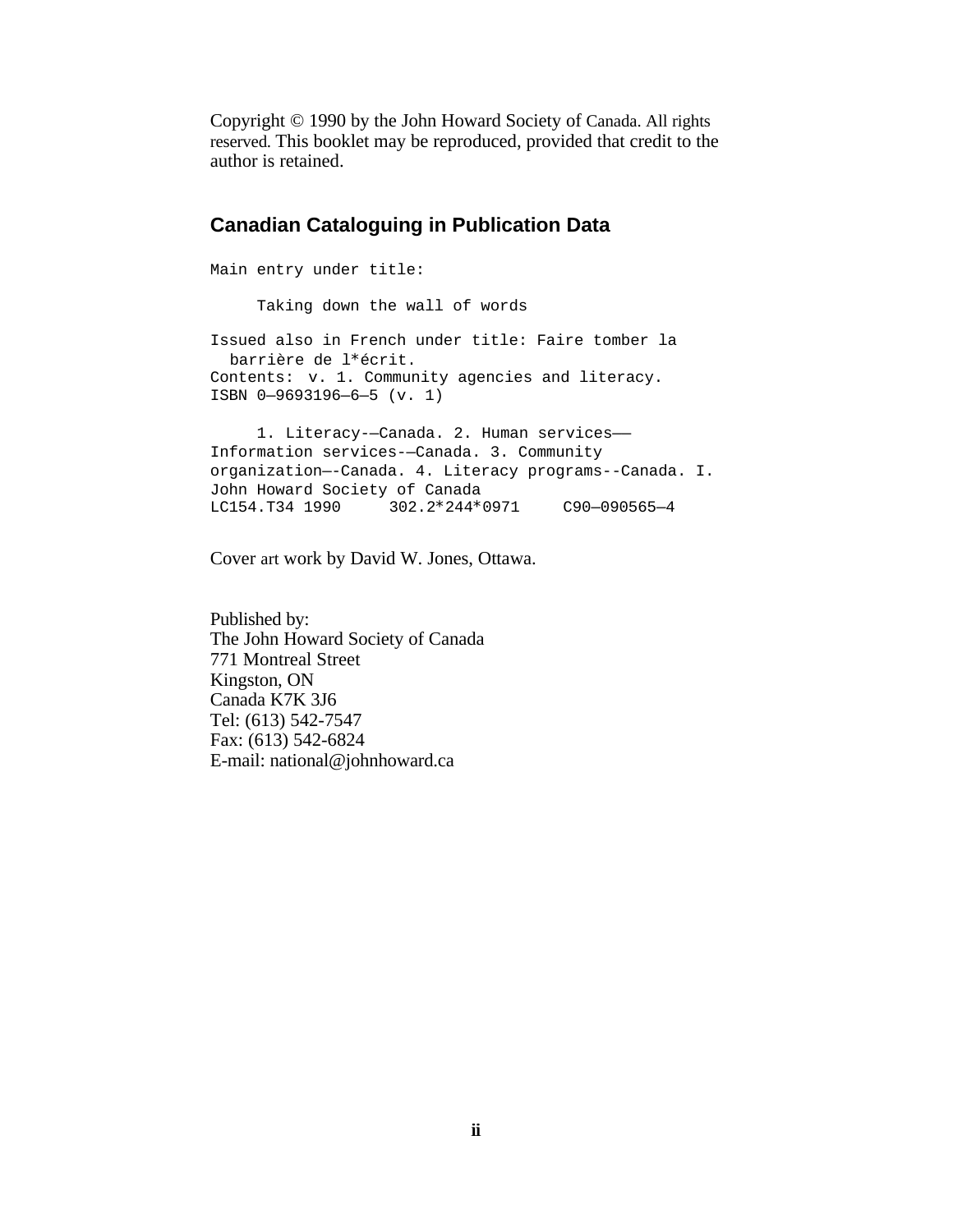# **Table of Contents**

| Preface                                 | iv            |
|-----------------------------------------|---------------|
| <b>Acknowledgments</b>                  | $\mathbf{vi}$ |
| A Role for Community Agencies           |               |
| Learning to Communicate                 | 11            |
| <b>Literacy Coalitions and Networks</b> | 25            |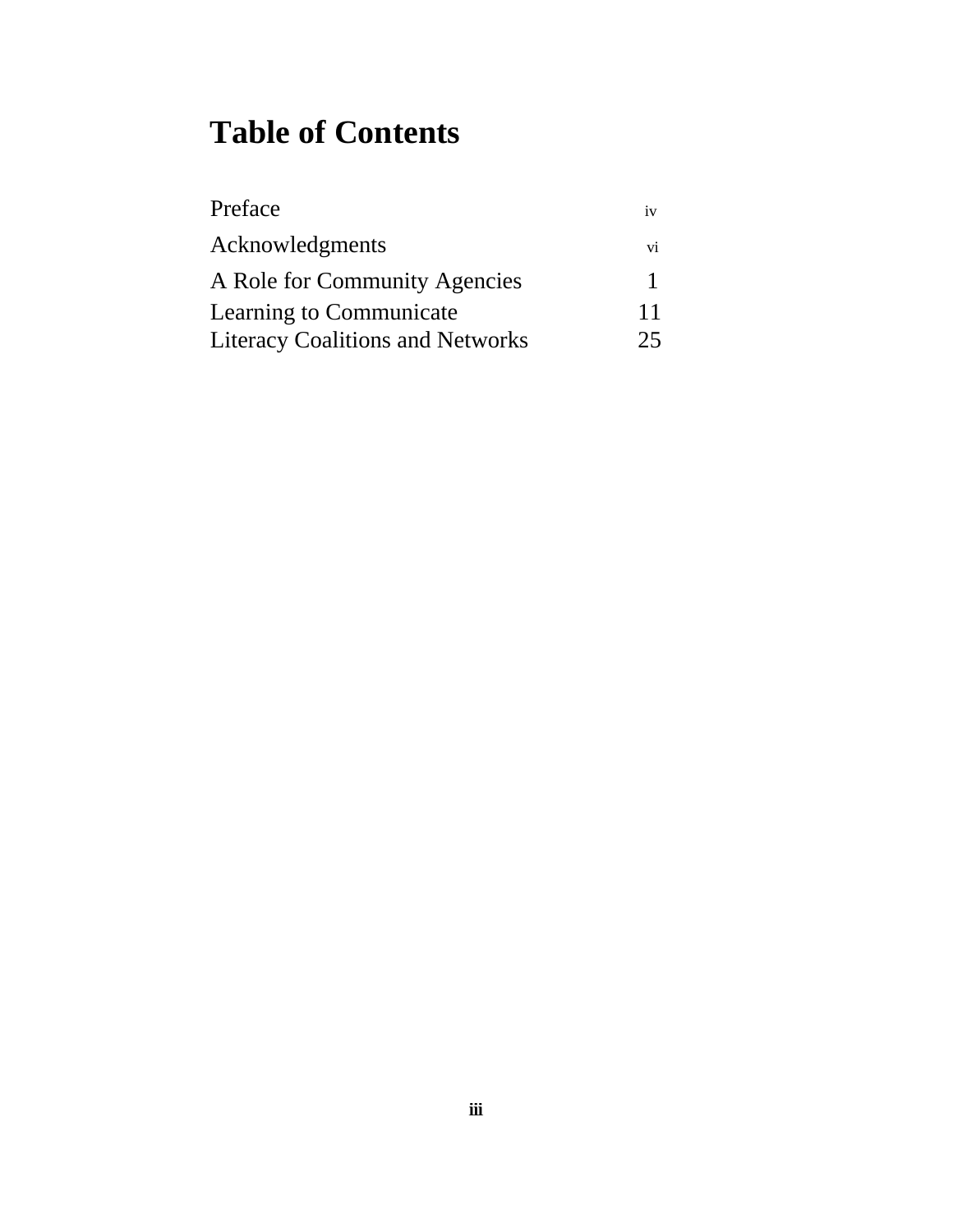#### **Preface**

Nineteen-ninety marked the start of what many people are calling the "literacy decade." So, with funding from the National Literacy Secretariat of the Secretary of State of Canada, a Project Management Group consisting of representatives of the United Way-Centraide Canada, the YMCA Canada, the Movement for Canadian Literacy, the Canadian Association of Elizabeth Fry Societies and the John Howard Society of Canada, looked for ways community agencies could have an effect on improving literacy levels in Canada.

Researchers across the country found examples of how community agencies are making sure that people who cannot read and write well can use their services. They also came up with ideas on how these organizations can be an important link between the people who have difficulty reading and writing and the many literacy programs available across Canada.

The research team found that many of the people served by community agencies have trouble reading and writing. Low literacy is often one of many problems faced by people who are poor, sick, out of a job or in trouble with the law.

This is the first of two booklets that give ideas on how community and literacy groups can form literacy partnerships with each other, and with the people they serve. Part 1 talks about simple ways community agencies can open up their services to people with low literacy skills and how they can work with literacy groups to encourage people who want to improve these skills to take literacy courses. It also gives an overview of literacy in Canada and the everyday challenges faced by people who cannot read and write well.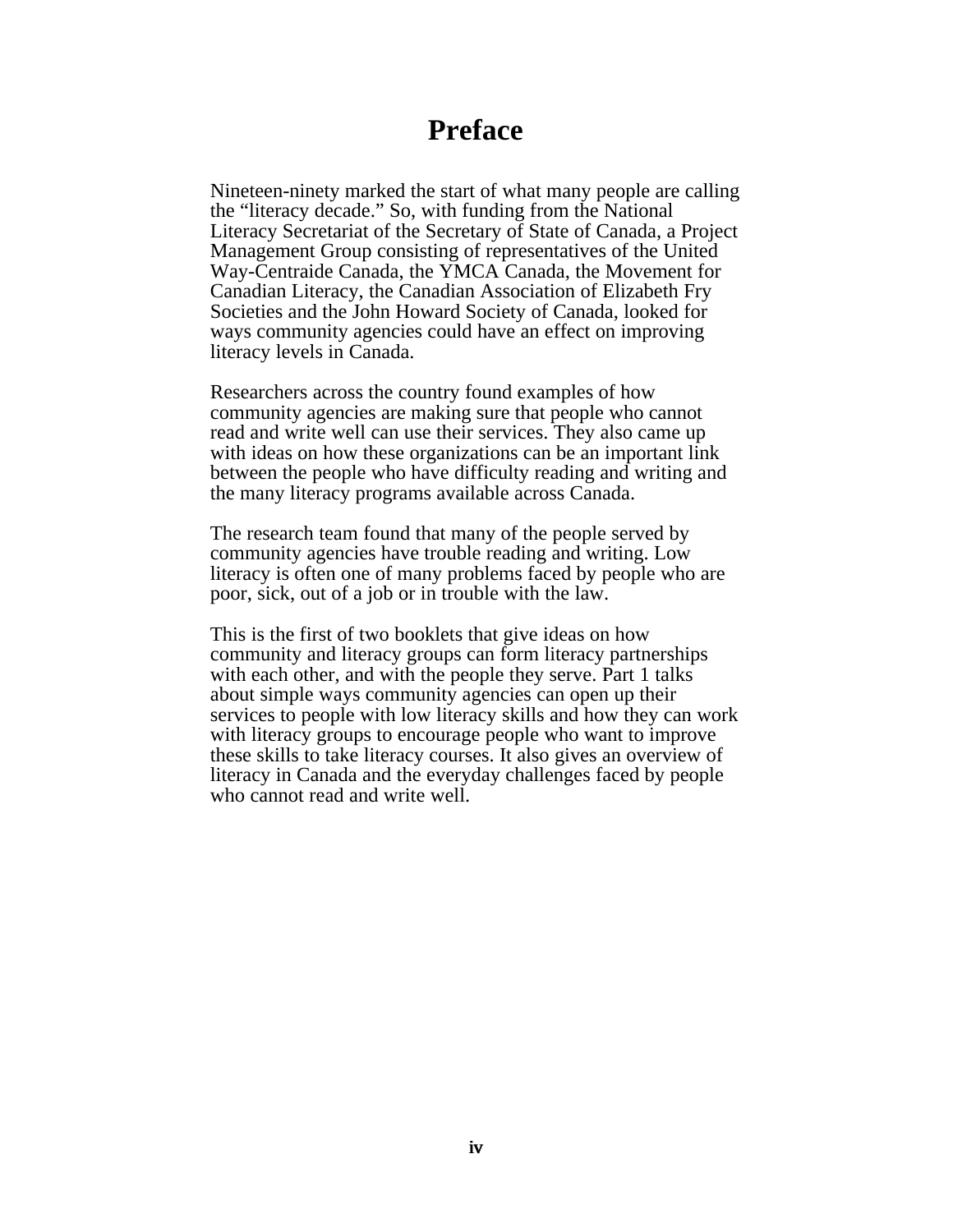Part 2 is filled with ideas on how organizations which want to make a commitment to providing accessible services and who want literacy referrals to be part of their everyday work can do so.

On behalf of the Project Management Committee and the research team, I would like to thank the many individuals and groups who told us of their experiences so that these booklets could contribute to improving literacy and understanding in Canada.

> James M. MacLatchie Executive Director John Howard Society of Canada Chair, Project Management Group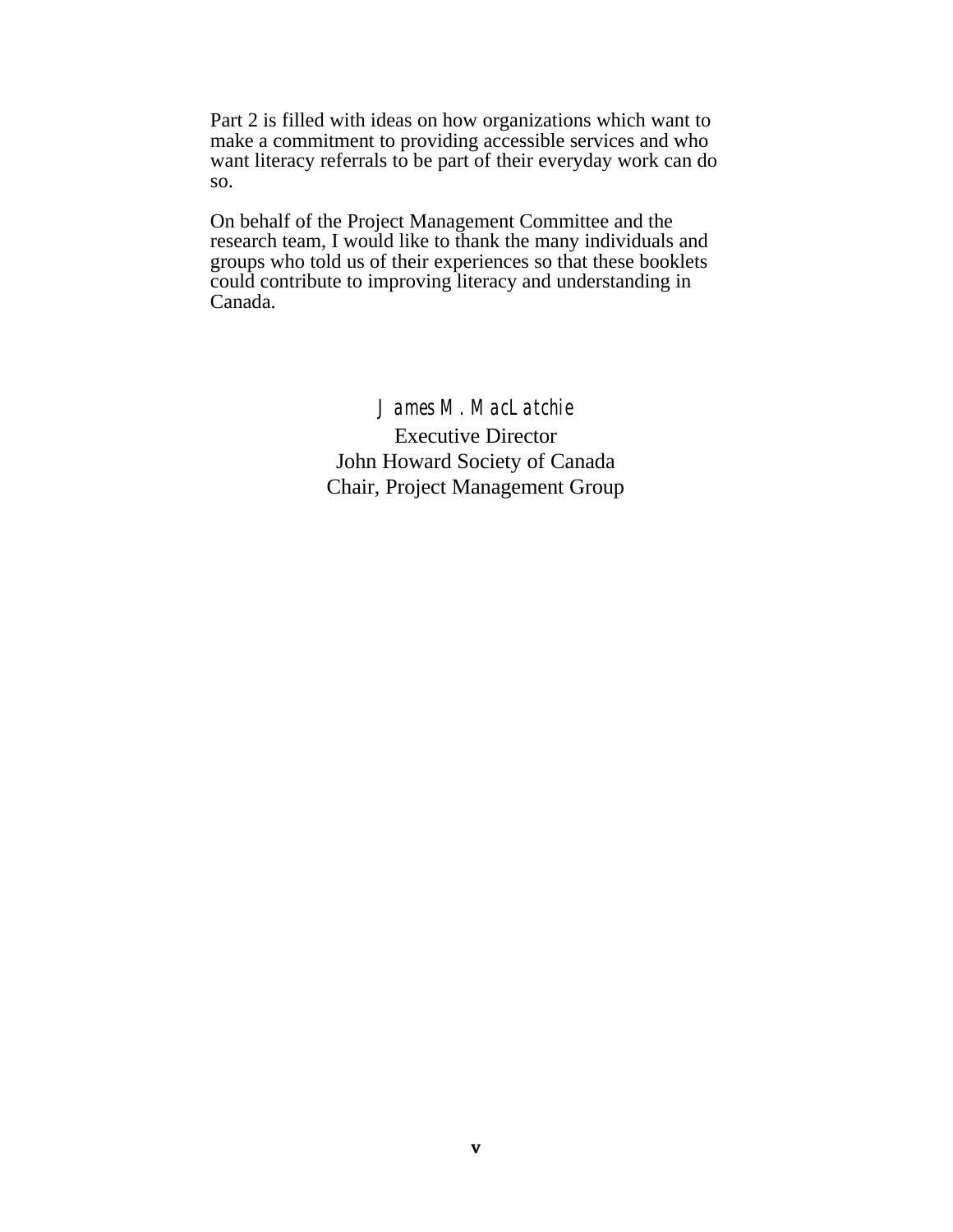#### **Acknowledgements**

In preparing this booklet, the authors have drawn from many sources of information. They would particularly like to acknowledge the following:

*• La pré-alphabétisation; les bénévoles,* by Nicole Pothier and Monique Vermette; Ministére de l\*Éducation du Québec; for the information included in pages 19 and 20 of this booklet.

• The Statistics Canada 1989 *Survey of Literacy Skills Used in Daily Activities*

*• Literacy and Health Project, Phase One: Making the World Healthier and Safer for People Who Can\*t Read,* Ontario Public Health Association and Frontier College

• Rebecca Veevee, N.W.T.

• Levi Tikivik, N.W.T.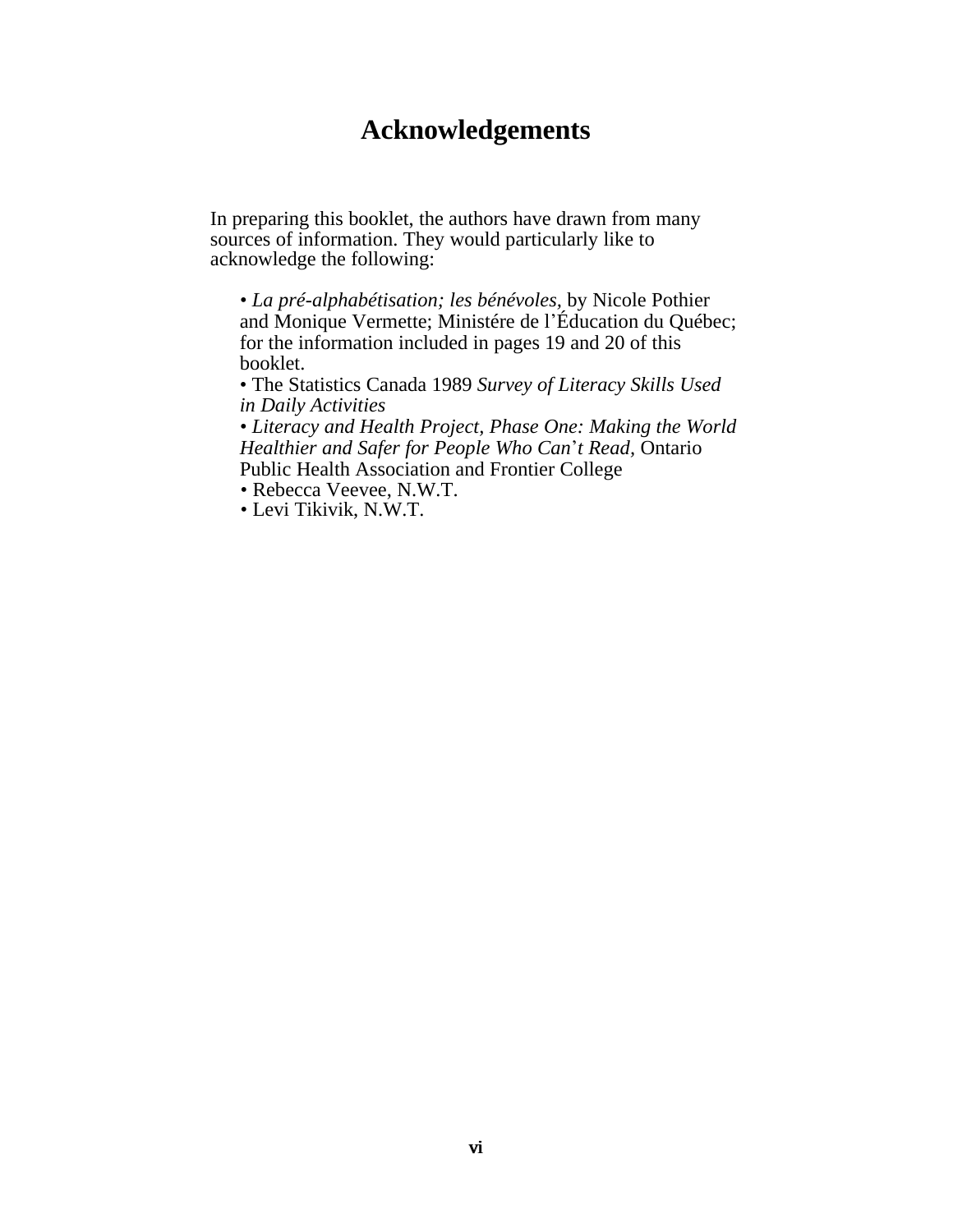# **A Role for Community Agencies**

Community agencies work with people to ensure that they have the power and ability to lead independent lives, to do the things they want and need to do. Literacy is one of the tools people can use to gain more control over their lives. But for workers and volunteers in community agencies, the pressures of dealing with a mother's need for infant formula, a family's housing crisis, or an individual's legal problems, can mean that they miss the signs of low literacy skills in the people they serve.

People who have trouble reading and writing are often judged harshly for not being able to fill out forms or read pamphlets. They may be embarrassed by people who make a big deal out of their problem, or who talk about it in front of other people. They may not have received much support when they revealed their low literacy skills in the past. They may also fear that their inability to read and write well could affect their eligibility for your agency\*s services. So, to hide their inability to read and write well, they may put up defences or act angry when they feel embarrassed.

People who cannot read and write well may use excuses to avoid filling out forms your organization gives them. You may have noticed that some people:

- Say they "forgot their glasses," or "have a sore arm," or
- "don't have the time," when asked to fill out a form;
- Ask if they can bring the form back "tomorrow?"
- Bring a friend in with them, to take care of any reading and writing that has to be done;

• Suddenly become angry and storm out the door when faced with paper work;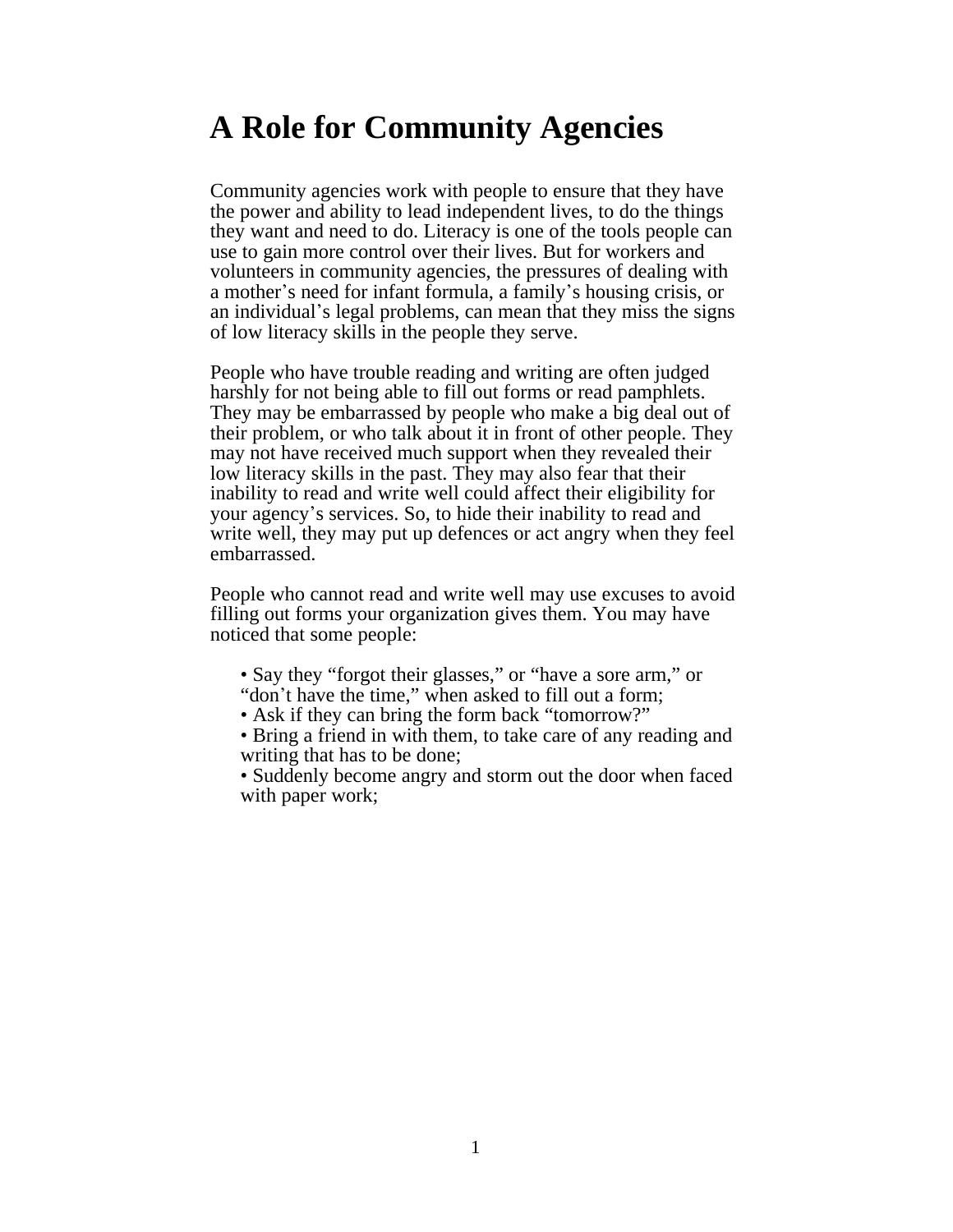*"I\*d like to help my kids sometimes. They bring lots of books they wrote in English. I put them on the table I didn\*t read it The kids cry because I didn\*t read their book. So I have to learn to read and write so I can help with homework It breaks my heart because I can\*t read. I tell them I\*m sorry kids I can\*t help you It hurts me so much almost every day I\*m sorry I\*m going to adult ed to learn to read. Now I feel so great It looks I\*m a brand new lady One day my teacher said you know how to read so feel so happy I said my tongue is not a rock any more, my heart is open."*



• Don't show up for appointments, even though they need your services and seem interested.

An individual's low literacy may be behind these actions. Your organization\*s literacy demands can put up walls between your services and some of the people who need and want to use them. Wordy posters in an organization's reception area, for example, can be a signal that people need to be able to read and write well to use your services. If that's not the message your organization wants to give people, you may want to use the ideas in this book to make your services more accessible to people who cannot read and write well.

When you do notice signs of low literacy in people you serve, you may want to let them know about literacy programs in your area. This book will also help you and the person who cannot read and write well to work together to deal with some of the barriers to learning.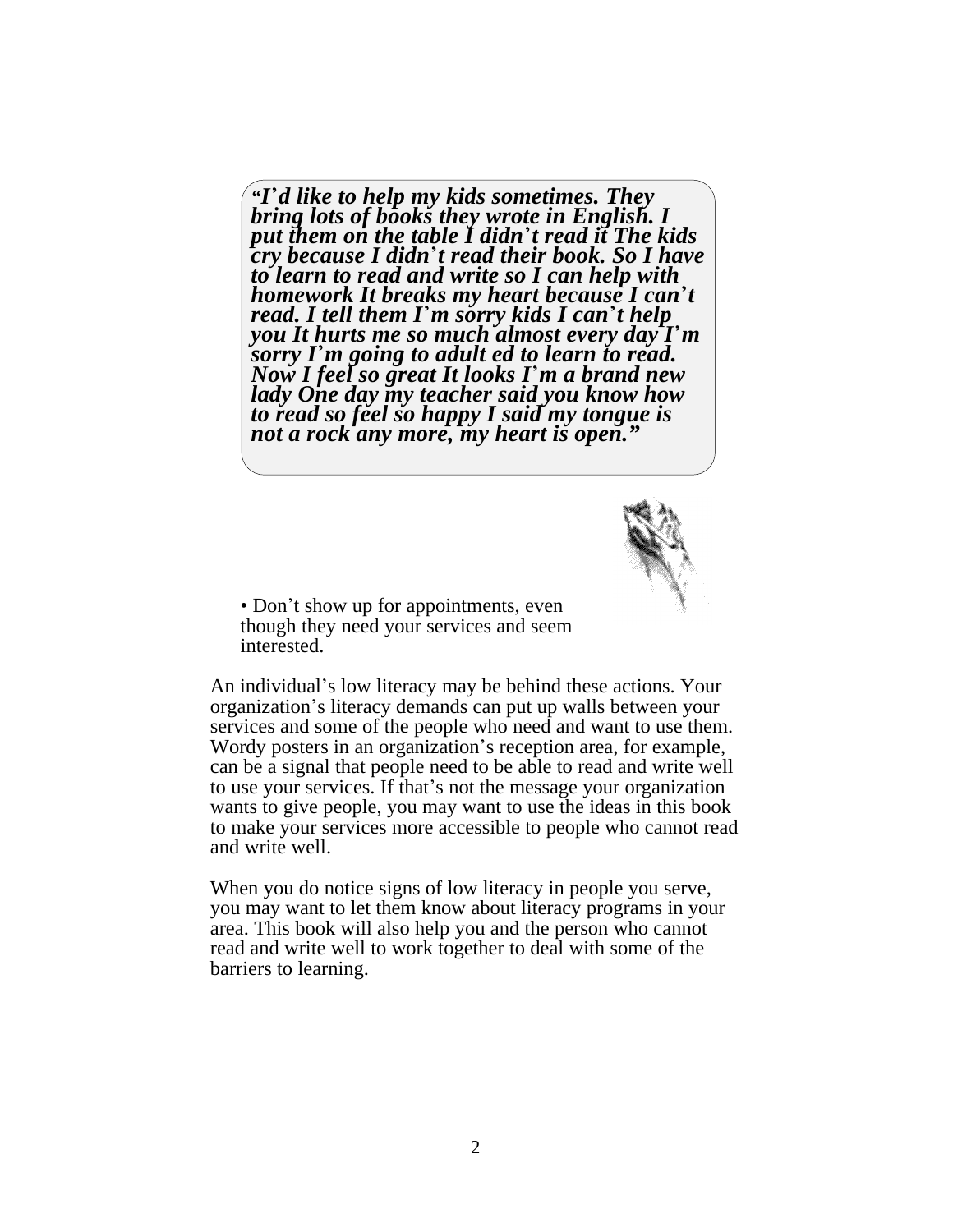## **A Problem We Cannot Ignore**

Studies have shown that almost seven million Canadians have trouble with everyday reading and writing tasks! More than one in three Canadians:

- can't take information from a catalogue and put it on an order form;
- can't tell when schools are open from reading a brochure;
- have trouble using maps and charts.

When people can't read and write basic information, their lives become limited to things that are familiar, to places and things and activities they already know. The need to read manuals or follow other written instructions keeps them from learning new things. Low literacy can carry a high price.

#### **People pay dearly**

Adults who cannot read and write well enough to handle everyday materials are less likely to have completed high school. They usually have to settle for low-paying, low skill jobs and tend to suffer from more health problems than people with high literacy skills. A study carried out in Ontario found that:

- More than half of the people who receive social assistance aren't able to read and write well:
- only 40 per cent of people with less than a grade nine education have jobs;
- one in four people with only elementary school education says their health is fair or poor.

Seventeen per cent of people who have some high school education say their health is only fair or poor. Even fewer people who have more education say the same thing.

*Almost seven million Canadians have some trouble reading and writing.*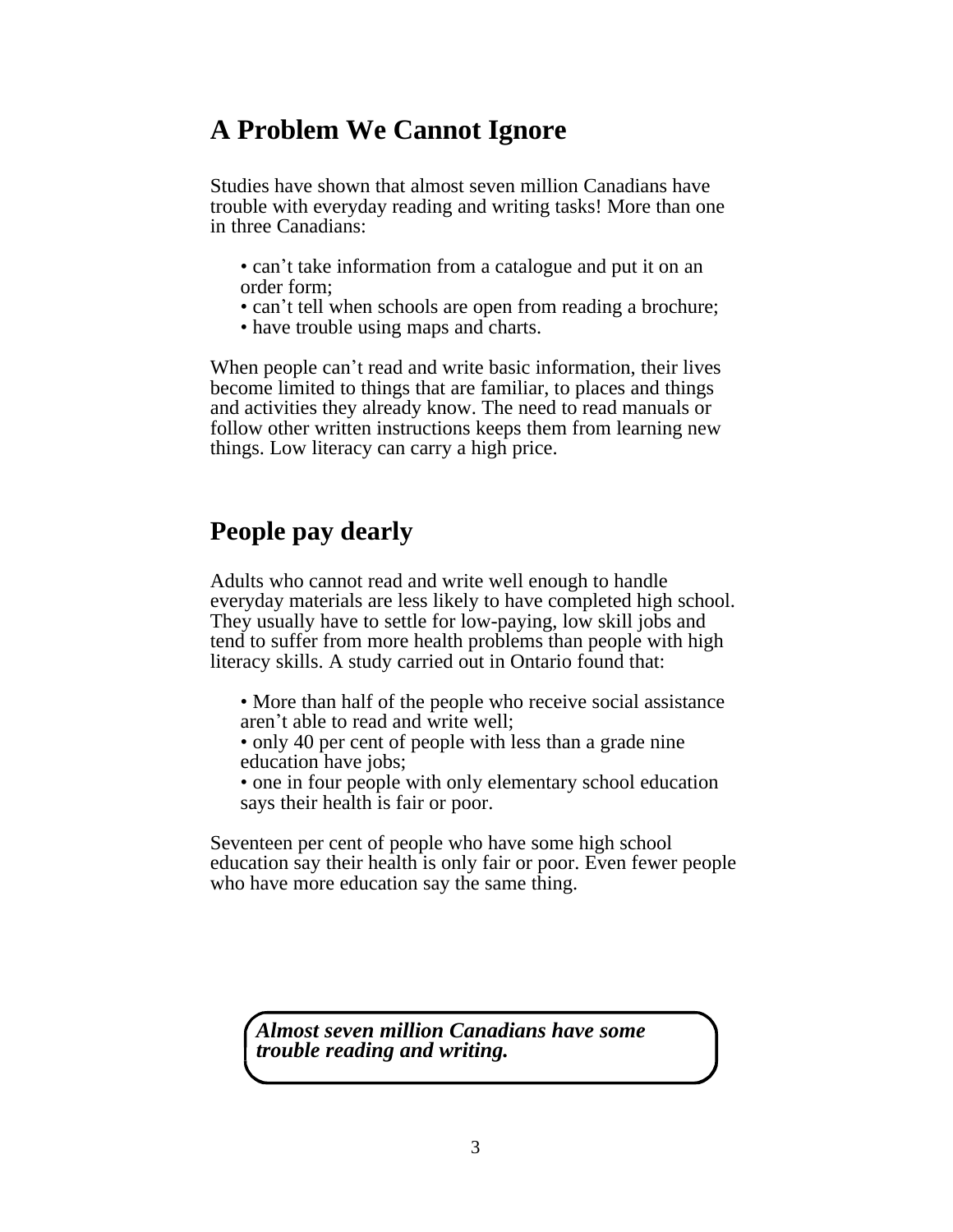*Illiteracy is estimated to cost Canadians \$10 billion each year.*

Poor health, a low-paying job, or no job at all, are high prices to pay for not finishing school or not being able to read and write well.

There are many other hardships and limitations people with low literacy skills face. They may wish to save money by buying generic grocery products, but not be able to read the labels. They may buy a more expensive product because the picture on the label tells them exactly what's inside the box or can.

Product labeling can be a dangerous problem. Products as different as a cooking spray and a spray pesticide can have labels that look very much alike. And medicine bottle labels are often so confusing that people cannot tell how much medicine they should give their children.

#### **Different Degrees of Literacy**

All Canadians face a big challenge in improving our levels of literacy. There is no magic dividing line between people who have high or low literacy skills. Almost all Canadians who speak English or French have some reading and writing skills and we all have some troubles with literacy. It is a matter of degree.

A person who works in ajob that doesn't demand high literacy skills may be able to get along quite well with a limited ability to read and write. But if the person's job changes, or if the job disappears and the person has to try to find a new one, low literacy can become a problem. The books used in job training courses may be too difficult for that individual to handle. And filling out job application forms may be intimidating. The questions may be badly worded and hard to understand and the forms may look overly complicated.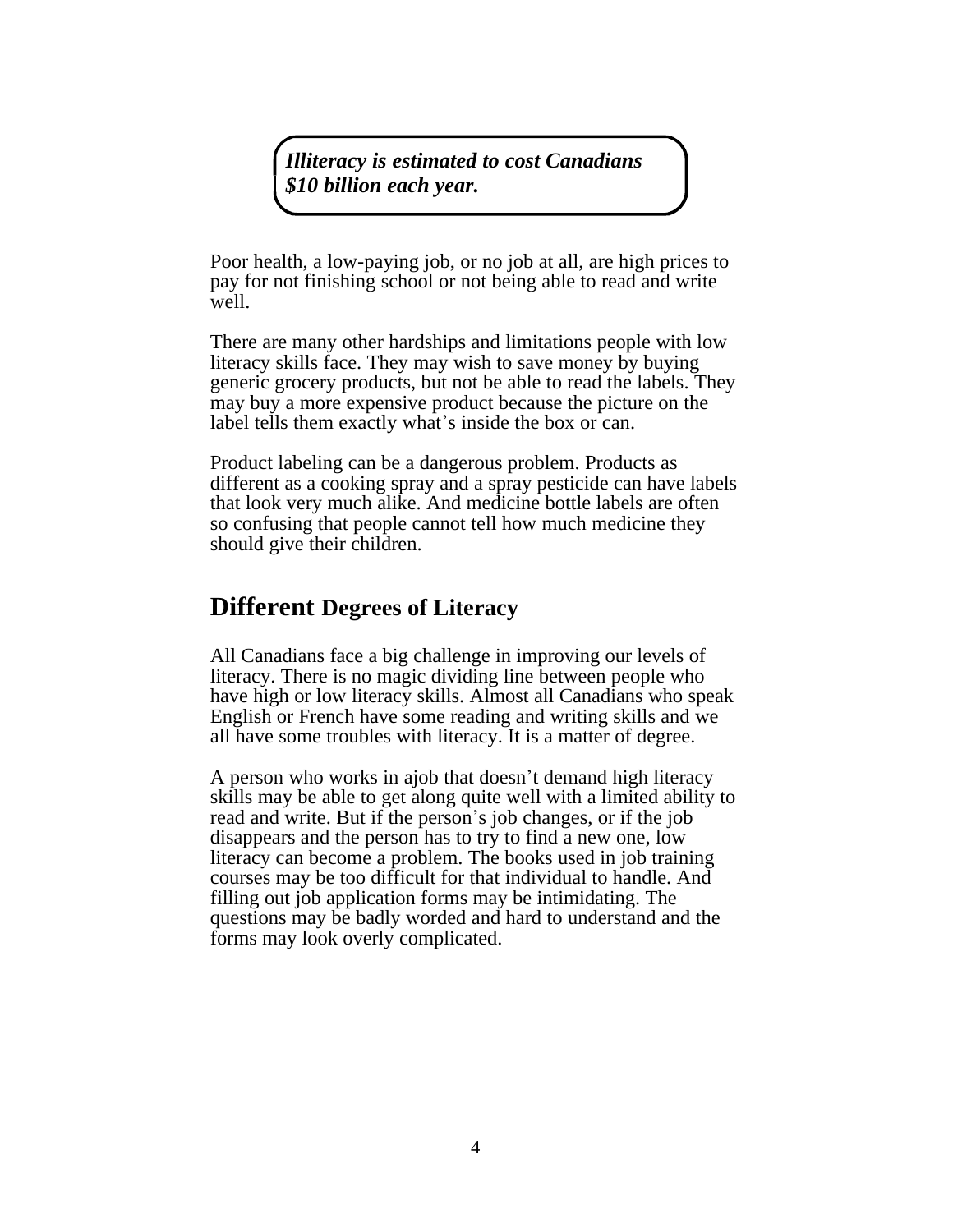In past decades there were lots of good-paying jobs that didn't demand a lot of reading and writing. Things have changed. Most jobs today require people to read. People working in factories have to read many different things, for an average of more than an hour and a half each day.

#### **Workers at risk**

Low literacy can be dangerous at work. Workers need to be able to read well for just about any job. If they are working with chemicals or heavy equipment, people have to be able to read instructions and warnings on labels and in manuals. And pictures and drawings don't always solve the problem for people who can't read. In one case, it wasn't clear to workers that the pictures of someone doing the task they had to do were there to show them how not to do their job. They thought the pictures were showing the way the job should be done. They did it that way and they got hurt.

# **Lifelong learning**

Most people feel comfortable reading the materials they come across daily. But how many of us cringe at the idea of using a new computer and learning a computer program? We would rather just use our VCRs to watch movies than learn how to program them to record television shows. Even setting digital clocks is a problem. Most of us have some trouble with those instructions.

All of these tasks require different kinds and levels of literacy. Faced with a new challenge in reading, writing, or arithmetic, all of us can feel a fear of learning. We may want to avoid the situation. There are times when anyone can face a literacy

> *A drawing that sends the wrong message to people can do more harm than good. It wasn\*t clear to workers that drawings in their workplace were there to show them how not to do their jobs. They did the work that way and got hurt.*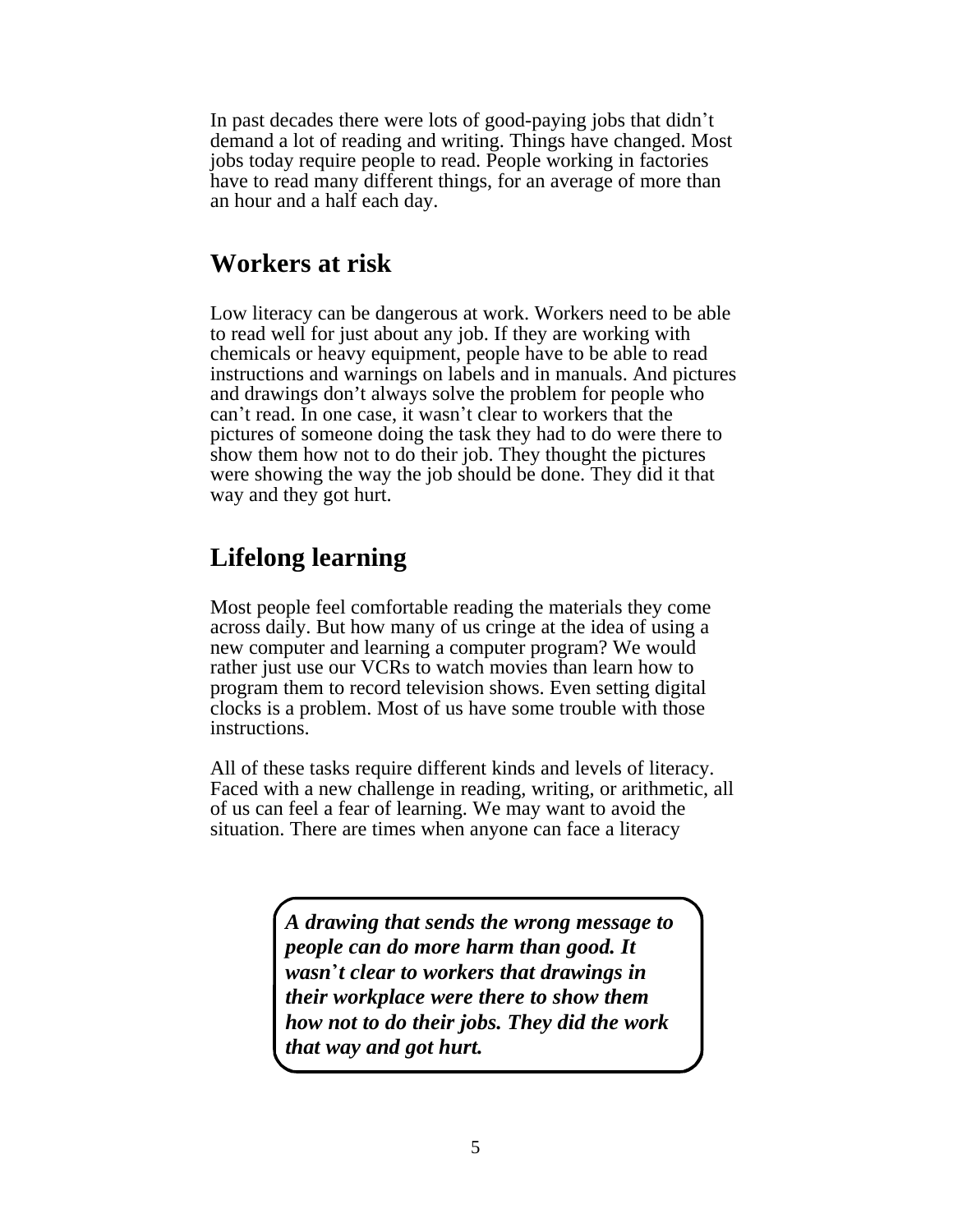crisis of some kind. As the world changes, so do the literacy demands we face. The new challenges require a lifetime of learning.

Low literacy can become a problem for people when they cannot handle the everyday reading and writing tasks they need to do to live the way they want. literacy skills that were good enough for a lifetime of work may not make the grade for things people want to do in retirement. The death of a spouse may force a person to face literacy tasks that the spouse used to handle. Changing jobs, or finding oneself without a job, can lead to a literacy crisis, where learning to read and write well becomes important for an individual and for that person's family. And literacy can slowly become a problem as a person feels trapped in a low-paying, boring job.

#### **A Social Bias**

There are closely-knit communities in Canada where people can be open about the fact that they cannot read and write. Among the Inuit, for example, literacy is a skill people share. Inuit who can read and write in English and Inuktitut offer help with English to their friends who have had less exposure to their second language. They then receive other kinds of help in return.

In other Canadian communities, however, where everyone is expected to be able to read and write anything they come across, people whose literacy skills are poor can be made to feel embarrassed and ashamed. An elderly person who lives alone in a large city may feel isolated, afraid, and cut off from life, without someone to help out with everyday reading and writing tasks.

## **How Well Can Canadians Read, Write, and Use Numbers?**

To find out how well Canadians can read, write, and use numbers, the National Literacy Secretariat had Statistics Canada test Canadians from across the country. They asked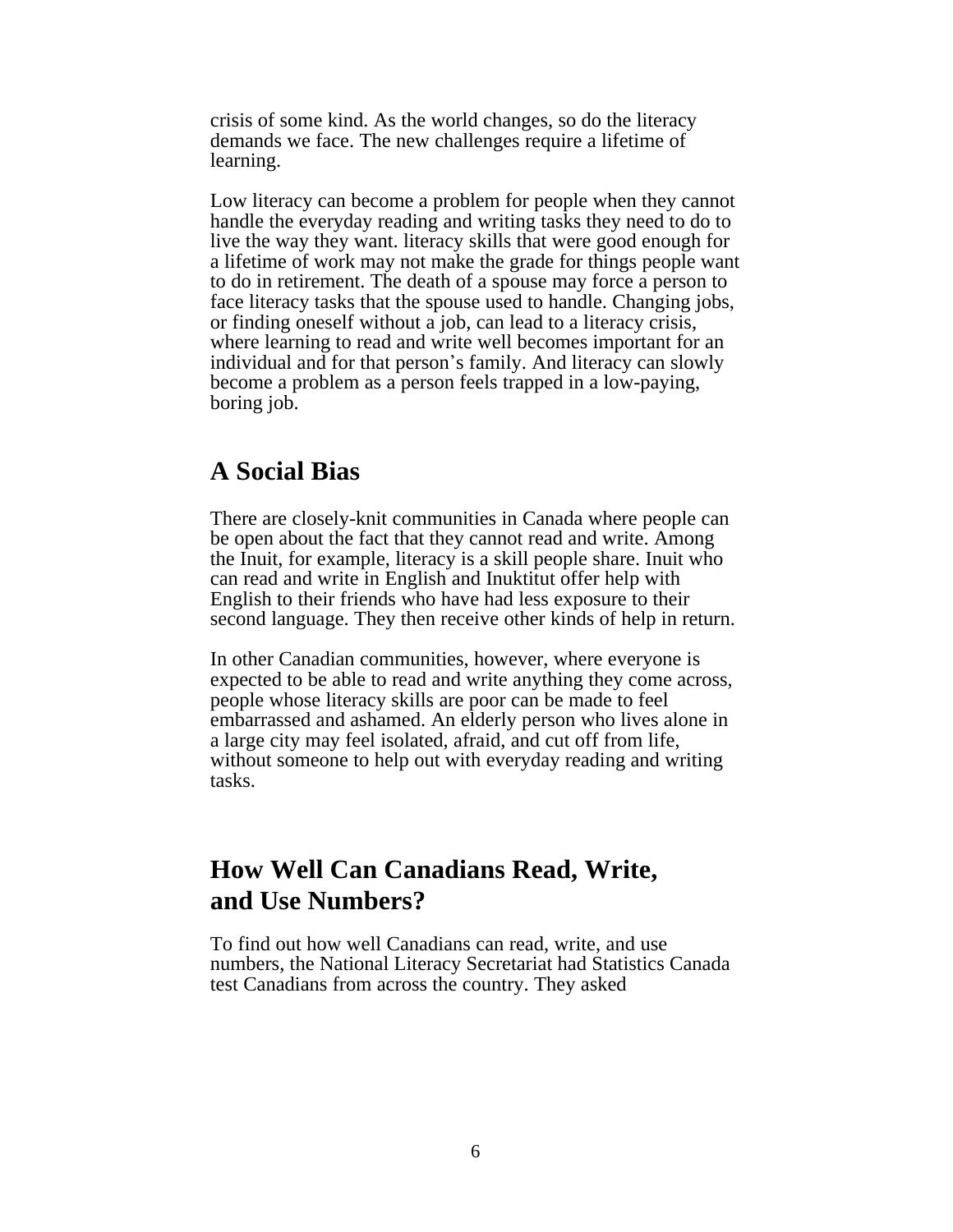people to read things such as ads from the Yellow Pages and school letters to parents. They also asked them to do things such as fill out a bank deposit slip, find a certain kind of apartment in a group of classified ads and compare grocery labels.

To get along in Canada today, people have to be able to do most of the kinds of reading, writing, and basic math that this test measured. Statistics Canada found that most Canadians, about two people out of three, can handle most of these everyday reading tasks. A lot of people can't.

#### **One in three Canadians has trouble reading, writing, and using numbers**

In fact, 38 per cent of the people, more than one in three Canadians, had some trouble. They were able to do only some of the reading, writing, and arithmetic, or none at all. When they were asked to read a medicine label or a pool schedule, figure out a telephone bill, or find the groceries they wanted in a store ad, many Canadians couldn't.

#### **How Well Canadians Read, 1989**



**Source: Survey of Literacy Skills Used in Daily Activities, Statistics Canada**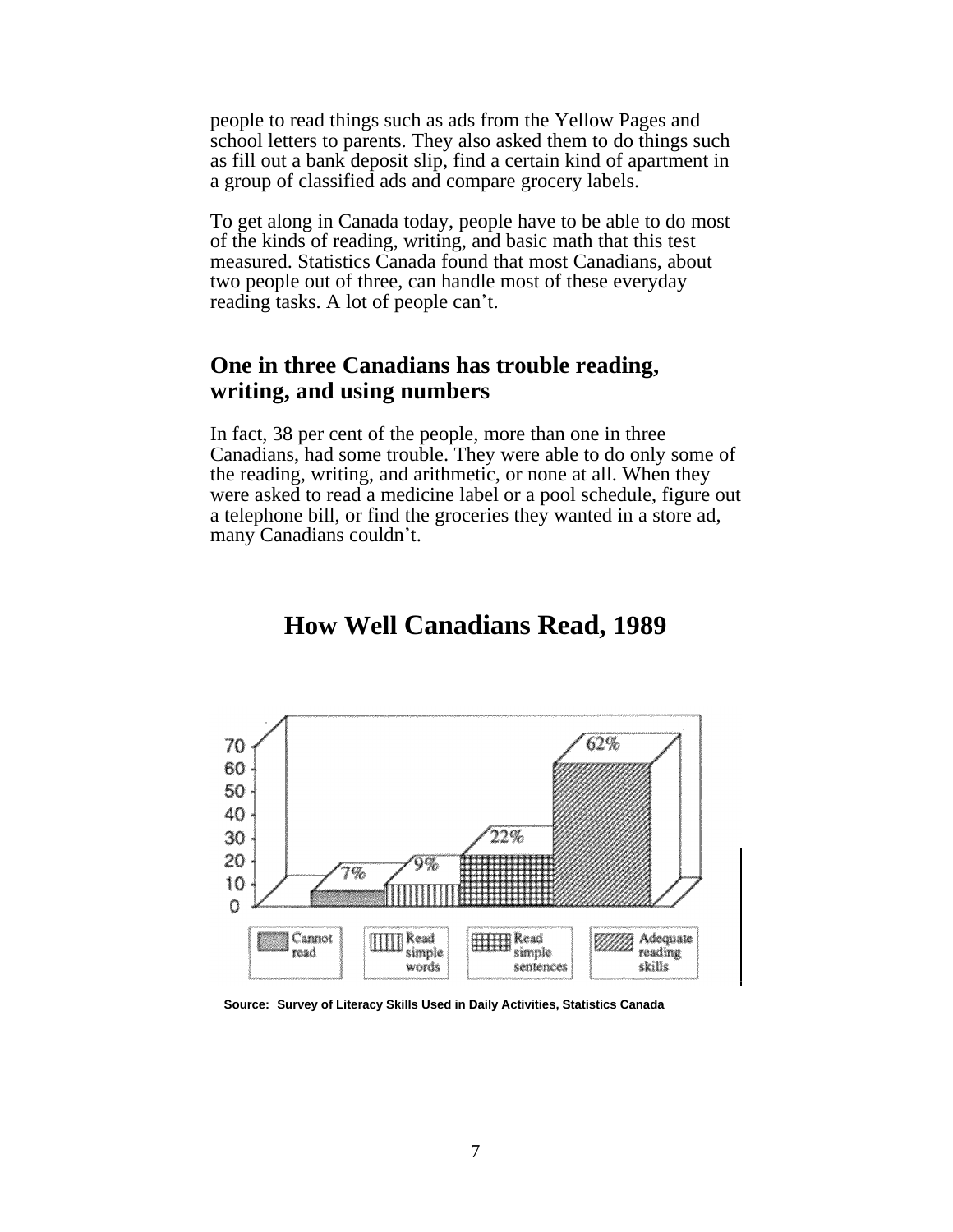The test found that more than one Canadian in five avoids situations where they might have to read or write. With their low skill level, these Canadians find they have trouble understanding many things. They can handle reading materials that are very clear and simple, but many materials they have to read each day just aren't clear enough or simple enough.

One Canadian in six has even more serious problems reading and writing. They can only find words they know in very simple materials. Still others are not able to read at all, sometimes because they don't understand any English or French.

#### **All kinds of Canadians**

Canadians from many different backgrounds find that they cannot read and write well enough to do the things they want to do. Young people who don\*t graduate from high school may not have the reading and writing skills they need to find jobs that pay well. People who took special education classes or vocational programs in high school may not have spent enough time on reading and writing.

Many people who get into trouble with the law aren't able to read and write well. In some cases, this may have been one of the things that took away their chances to get jobs and create lives that could keep them from coming into conflict with the law.

Adults have poor reading and writing skills for all kinds of reasons. Different kinds of disabilities can keep people from learning as much as they might like to. Immigrants and Native Canadians can have trouble learning English or French as their second language, especially if they aren't able to read and write well in their first language.

#### **Skills you can lose**

People who have been without a job for a long time can forget these skills. And people whose jobs don\*t involve reading and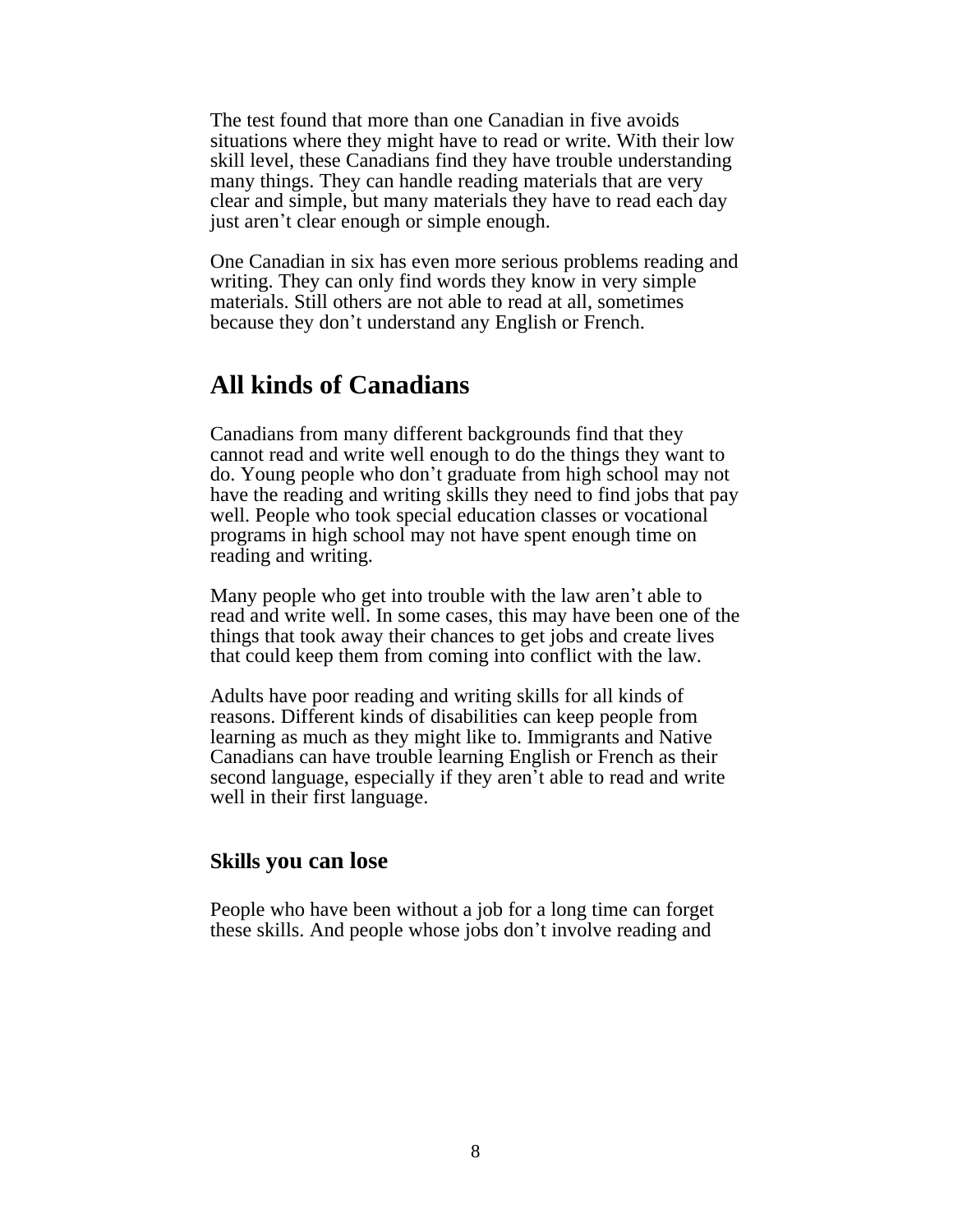writing may discover, after a few years, that it isn't as easy as it used to be to read and write.

People who haven't practiced the skills they learned in school sometimes find they can't do the things they used to be able to do. Mental or physical health problems can also take away people\*s abilities to read and write.

Whether people have lost skills they once had, or whether they never got to learn because as children they were shuffled around foster homes and schools, low literacy is not something people choose. They usually find themselves unable to handle reading and writing because of situations that are out of their control.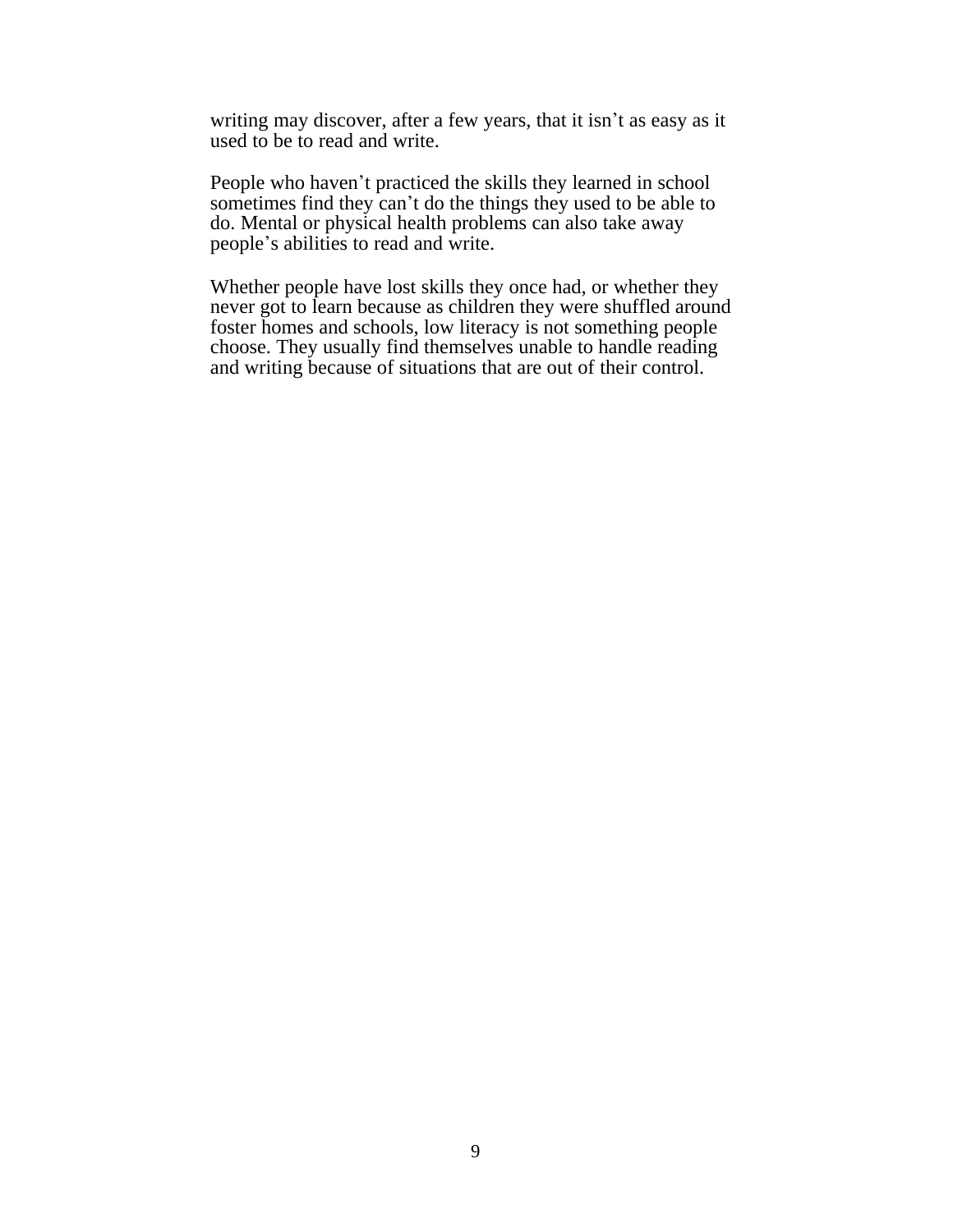*The young man cleared his throat as the woman behind the counter concentrated on her typing.*

*"Uh, um, I\*d," he began, "can I see someone about, uh —I heard you guys help people who need jobs?"*

*She looked up briefly and reached out to hand him a form. She started typing again as she told him to fill it out "I don\*t know if anyone can see you," she said. "You\*re supposed to have an appointment"*

*She looked back at him and added, "We can\*t take everyone who just wanders in off the street."*

*He sat down in the waiting room, turned the form over, and stared at it He pretended he couldn\*t find his pen, in case anyone else thought he couldn\*t read or something Finally, he stood up, went over to the counter, and tossed the form back.*

*"l can find a job faster by myself," he snapped as he turned to leave.*

*The woman watched him go, shook her head in annoyance, and went back to her typing.*

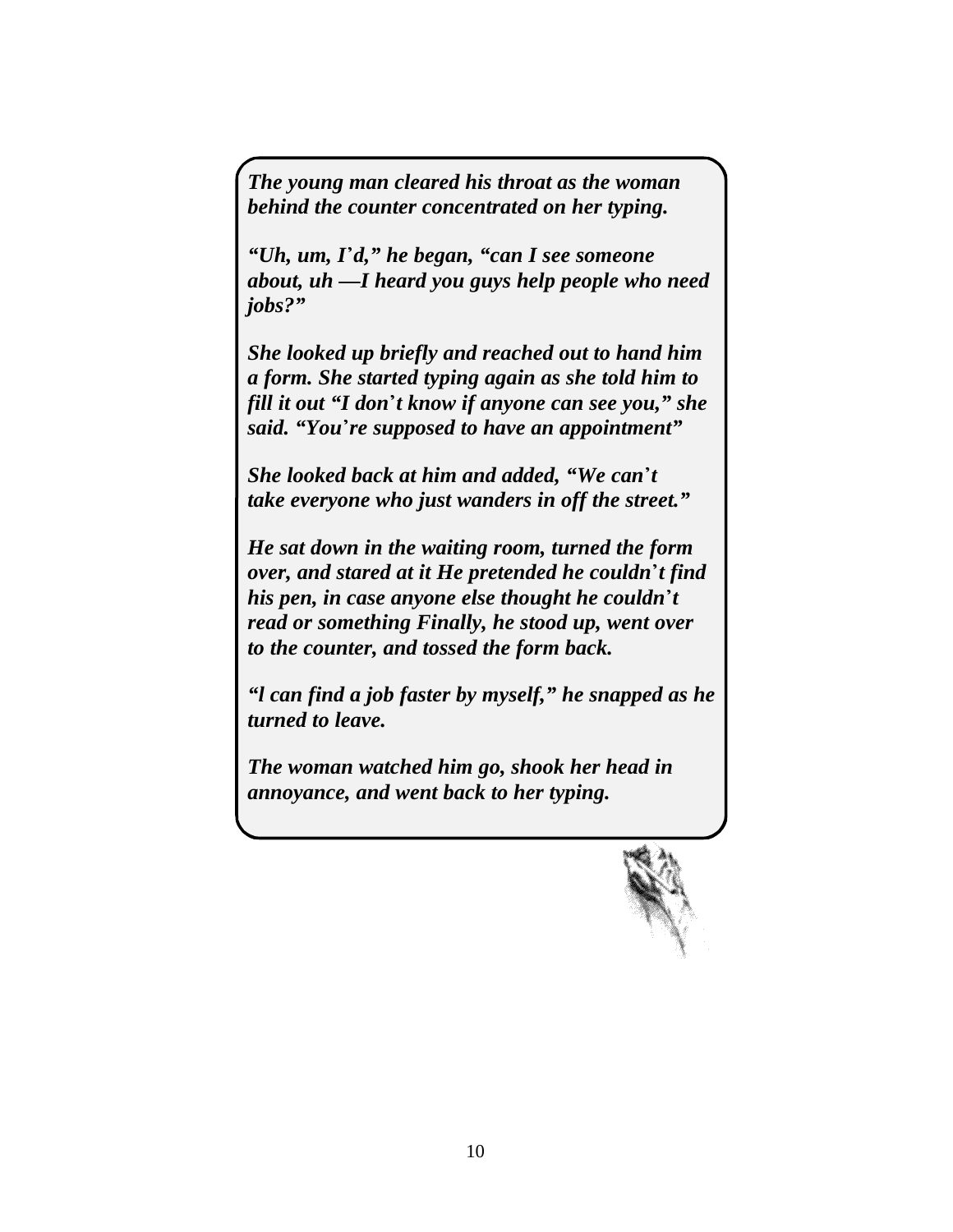# **Learning to Communicate**

To work effectively with people who do not read and write well, community agencies need to rethink how they communicate. Communication is not just putting words on paper or telling people what they need to know. The design of your offices says something to people. So does the way workers and volunteers handle reading and writing tasks for people using your services.

Although it may seem helpful to just take over and do the task yourself for someone who is having difficulty, there may be a better solution. Perhaps your organization can make the task easier for people with low literacy skills to handle. If the individual is interested, a referral to a literacy program may ultimately give the person the power and ability to handle a broad range of reading and writing challenges.

Whether or not people with poor reading and writing skills take literacy upgrading classes, you can make them more comfortable using your organization's services. As you make changes in your pamphlets, forms, and procedures to make them more easiy understood, test them out on people who have used your services. They are the best judges of whether your language and methods are user-friendly.

Here are some things you can think about when you look at how accessible your organization is to people who cannot read and write well.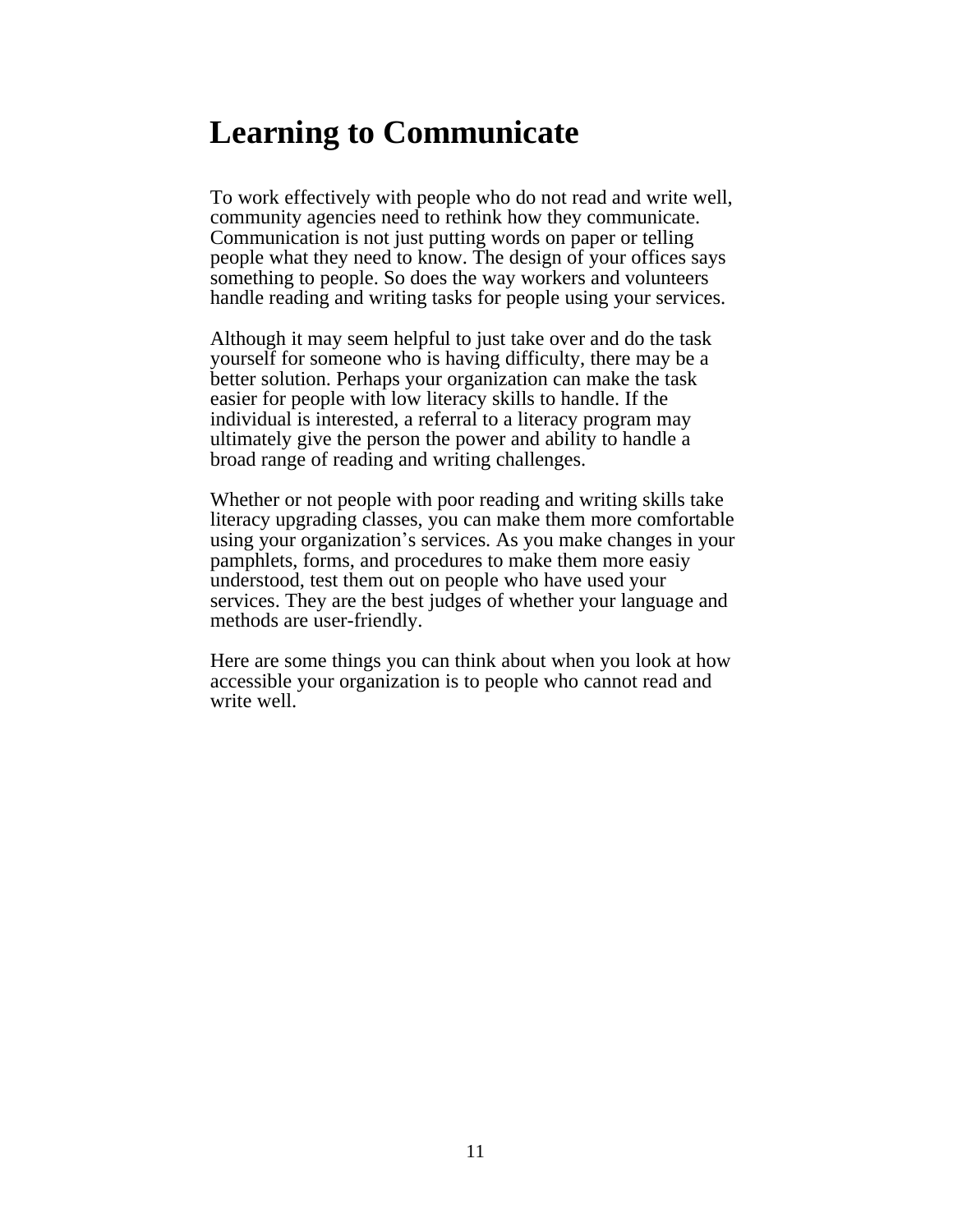*Literacy is an enabling skill.*

#### **Look at Your Reception Area**

If you couldn't read or write, how would you see your organization when you walked in? Would you feel comfortable? Would you notice bulletin boards filled with letters and memos and wordy posters? Are forms and papers piled up in baskets on the front desk? Does everyone seem to be too busy to talk quietly with you? Is there a waiting area right next to the spot where you might have to tell someone, "Sorry, I don't understand this form..."

The first impression your agency makes on people is very important. People who can't read and write well may have taken a long time to decide to come to your office, even though they need your help. They've taken a first step. But if the reception area looks threatening, people who need help may leave anyway.

People might make up an excuse to get angry when they're handed a form to fill out, saying, "Hey, I don't need this kind of hassle!" Perhaps they'll leave quietly, taking the form and saying, "Can I bring this back tomorrow?" They're going to get a friend to help them fill in the form. Maybe that's okay. But they may have really needed your help today. The service you provide is important, after all.

What would it take to change things so that people who can't read and write well may feel more comfortable in your agency?

#### **Making a first impression**

- Place the chairs in the waiting area away from the reception desk. Give people a little privacy when they first approach you.
- Put up posters and art work with strong pictures and drawings, simple words and ideas. Take down the ones that are just lists of the steps to be followed or the rules you live by. Watch out for bulletin boards crammed with wordy pieces of paper.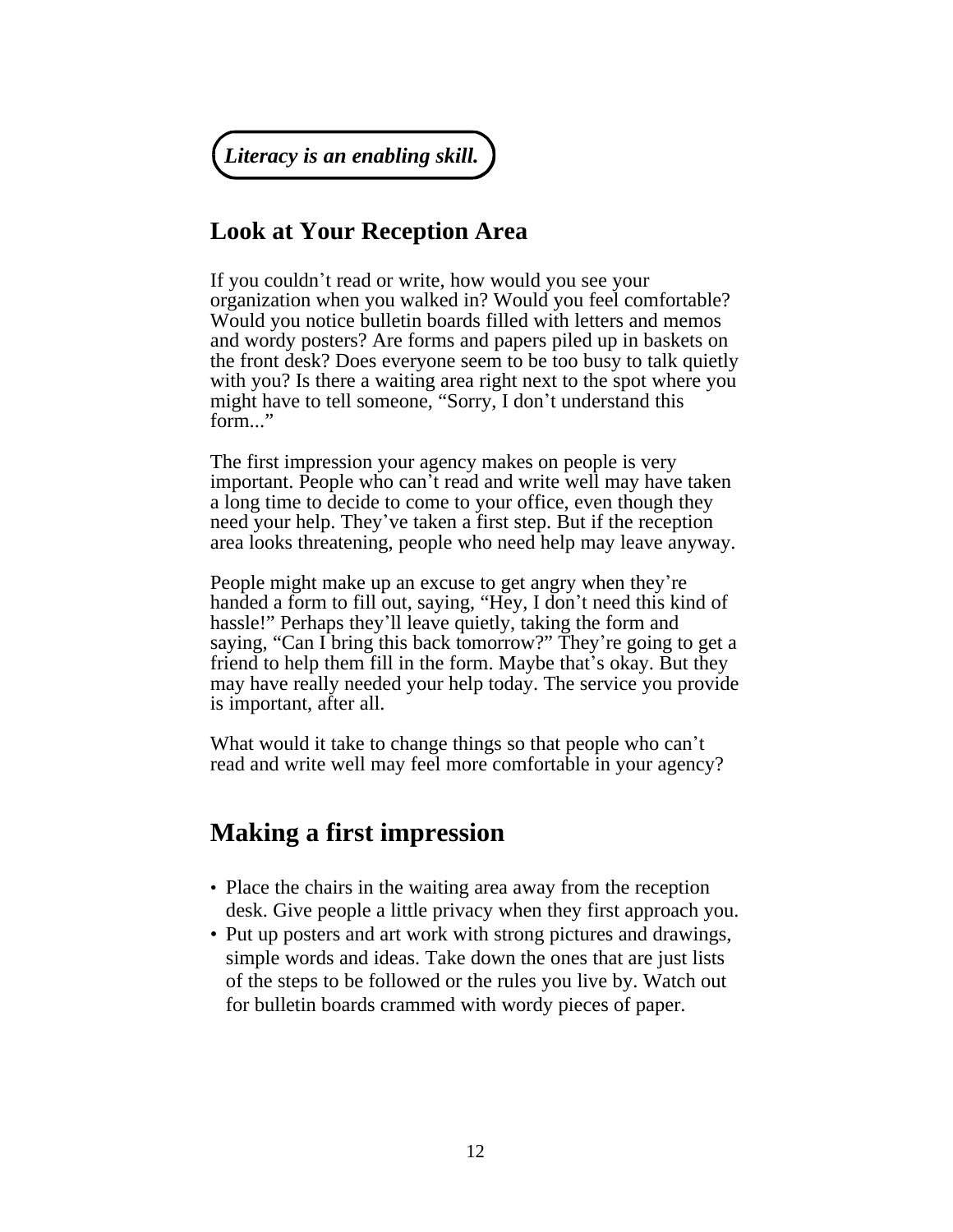#### **Put people, not paper, first**

- Put the forms out of sight. And don't just hand them to people along with a pen. Ask if they need your help, and do it in a way that won't embarrass them. Try, "Would you like me to fill that out with you, or would you prefer to do it yourself?" Make the easier idea, the one that takes the literacy burden off the person using your service, the first one you mention.
- Make the forms as simple as you can. One organization had to train its staff to complete its forms. It finally realized that, if their staff needed training, they couldn\*t really expect people using their service for the first time to be able to handle the form. Get some people who have used your services for some time to give you a hand. Have them comment on the form as you make changes to make it simpler.

#### **Use clear language**

• Pamphlets and sheets of paper that describe what your agency does are, of course, very important to people who want to use your services. Some pamphlets are very well designed, with clear drawings and simple language. Others use the same language that the workers and volunteers use among themselves every day. That's good for you, but will people using your services for the first time understand what you mean?

A literacy organization or a writer can often help you put together information that is short and simple and that gets the job done better for you. Test out your new pamphlet on people who have already used your services. Ask them to tell you if they think it's clear, or if the information is confusing.

*"Would you like me to fill that form out with you, or would you prefer to do it yourself?"*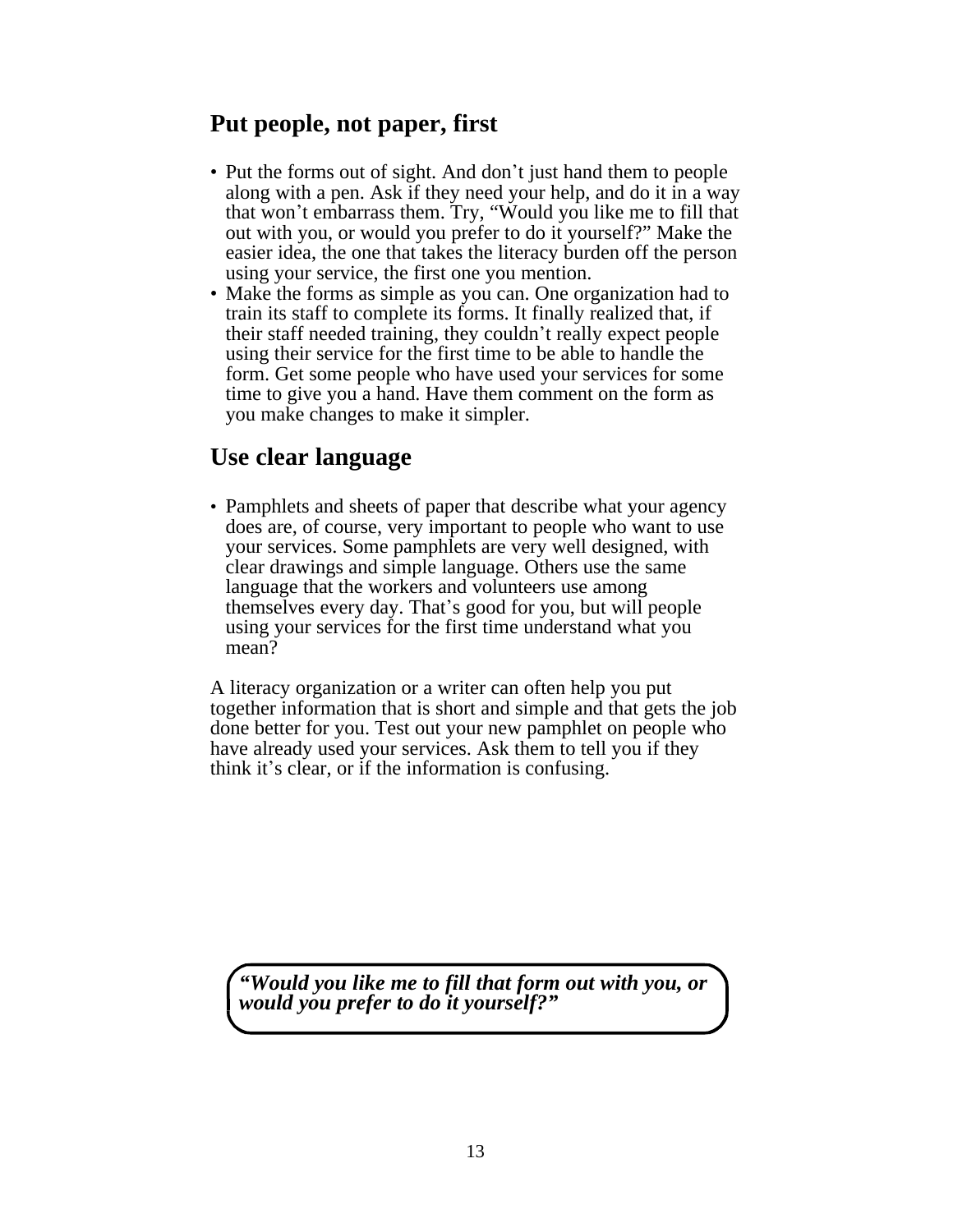#### **One picture can be worth..**.

- Videos cost more than pamphlets, but if your agency has the money, or if it already has a camcorder and uses videos, consider making one for the reception area People who watch the video can see how your service works. They don't have to rely on pamphlets or staff members to get the information.
- Posters may be cheaper than videos and can also be effective. With an artist's help, you can show drawings of what happens as people use your services. Test out the drawings with people who have used your services to make sure the images get your message across. A drawing that sends the wrong message to people, or one that people simply don\*t understand, can do more harm than good.

### **Make People Feel Comfortable**

Think about what happens to a person who uses your services. Are there ways to make someone with poor literacy skills feel more comfortable each step of the way? Are there opportunities for you to tell if the person has a problem reading and writing? Do you take advantage of these opportunities? Here's how you can.

## **Listen and talk**

- Listen for clues as the person tells you about the issue that your agency will help with.
- Make sure that the person understands any instructions you have to give. Ask if it is all clear. Ask the person what their next step will be, to make sure they know. Don't rely on a piece of paper or a pamphlet to explain how your system works, or to get someone back for a meeting. Give people a calendar page and a small drawing of a clock showing the time and date of the person's next visit, instead of a written appointment slip.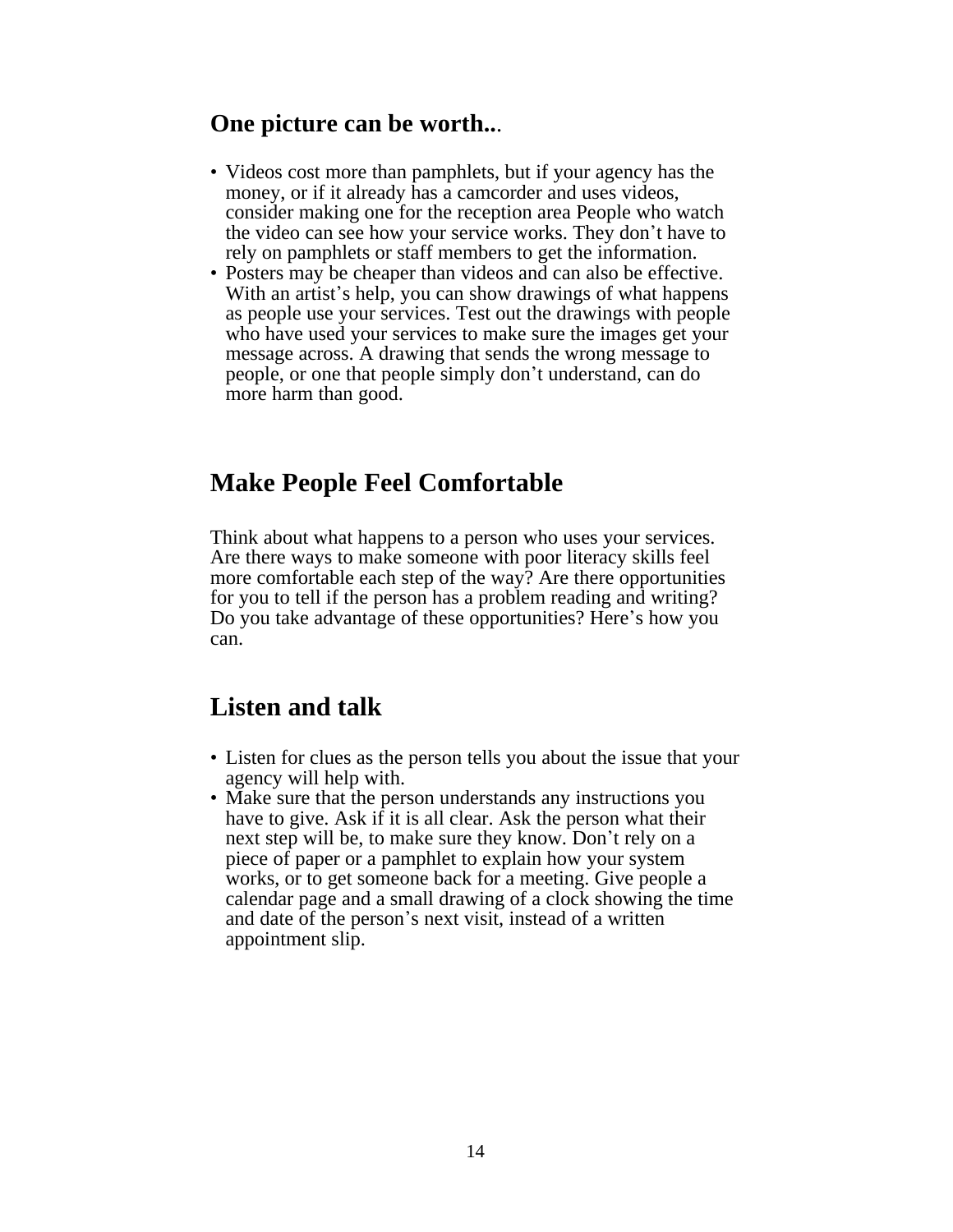• Train your staff. Call a literacy organization and ask if someone could come by to speak to your workers and volunteers about how they can best serve people who don\*t read and write well. Take the opportunity to find out about literacy programs in your area, so that you can recommend them to people who might be interested.

#### **Can you do your work a little differently?**

• Take a look at your programs. Many have lots of opportunities for staff and volunteers to see if a person has a hard time reading and writing. Do you ask people joining in on your programs to read manuals or instruction sheets? Do they have to make lists or keep track of money? If they do, you have an opportunity to watch for people who try to avoid doing things in ways that involve reading, writing, and using numbers. But maybe you could change the way parts of your programs work so that people won't have to do so much reading and writing...



Hand out cards with calendars showing the date of the person's next visit, and a clock to remind the person of the appointment time.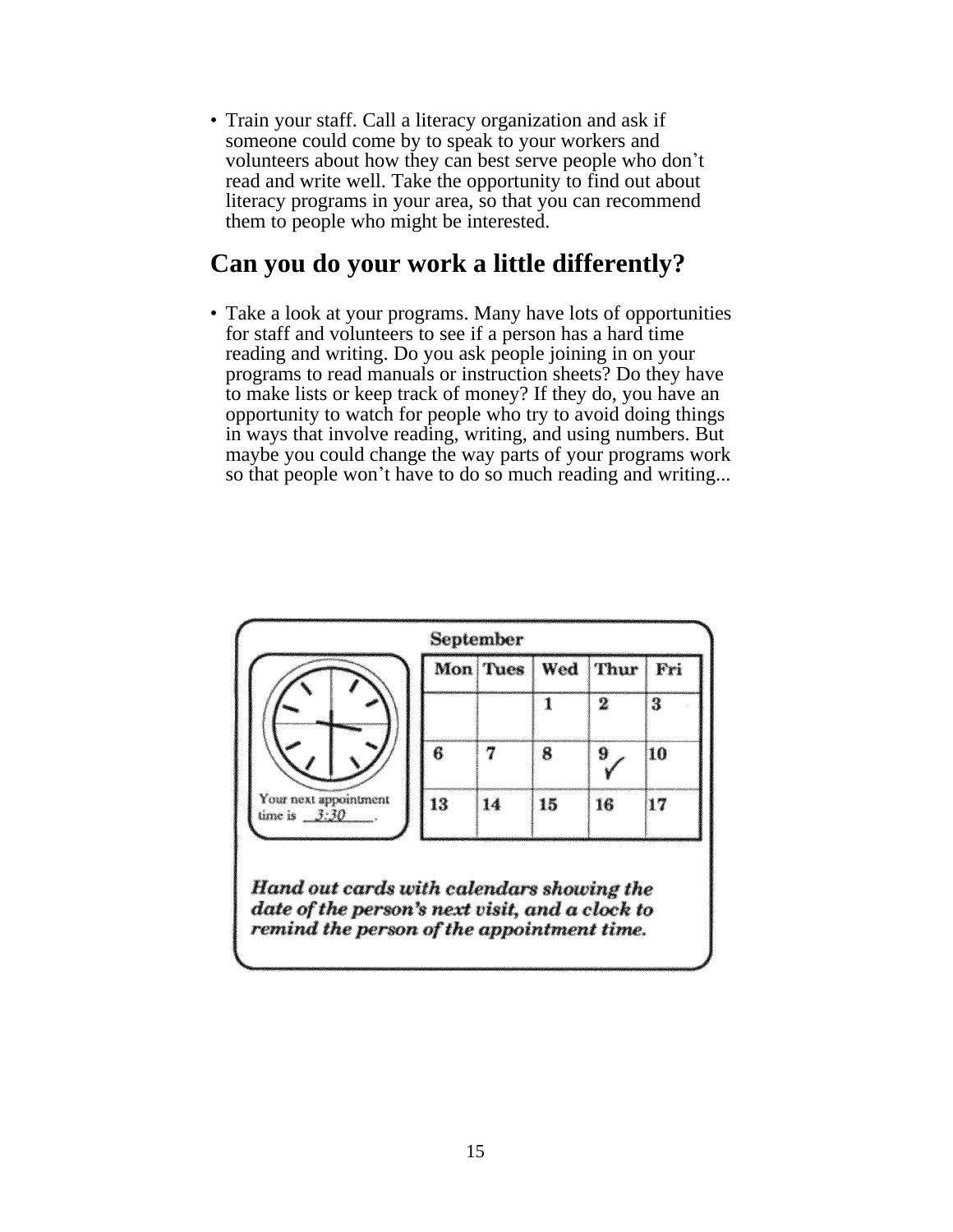- In group workshops, do you ask people to write down ideas **or** describe their problems or challenges in writing? How about inviting people to use tape recorders instead? Give everyone a choice. Don\*t divide up the group into good writers and poor writers. Let each person decide whether they'd rather be part of the group that writes their answers, or the group that uses tape recorders. And if you use tape recorders, make sure that you show people how your machines work.
- Invite a literacy worker to help your staff and volunteers find other ways to make people with poor reading and writing skills more comfortable using your services. And ask the worker to give you ideas on what to look for to tell if someone might need to brush up on these skills.

#### **If you know there**\***s a problem...**

• If different staff members and volunteers will work with someone who has difficulty reading and writing, consider using colour codes on your files to let workers know. In this way, workers can think about how they can do their work without embarrassing the person.

#### **Talk about literacy programs**

- Let people who use your services know about literacy programs in your area. Could literacy be one of the services you let people know about as a matter of course? If you offer life skills or employment skills programs, you may want to invite a literacy worker or a literacy student to talk to each of your groups. When talk about literacy is a normal part of a program, it can make it easier for a person to take the next step. And word of mouth is the number one way that people find out about literacy programs and get interested enough to join them.
- If you know someone who uses your services and who might be interested in taking a literacy course, take your time bringing the subject up. As you and that individual get to know one another, you can develop a relationship of trust.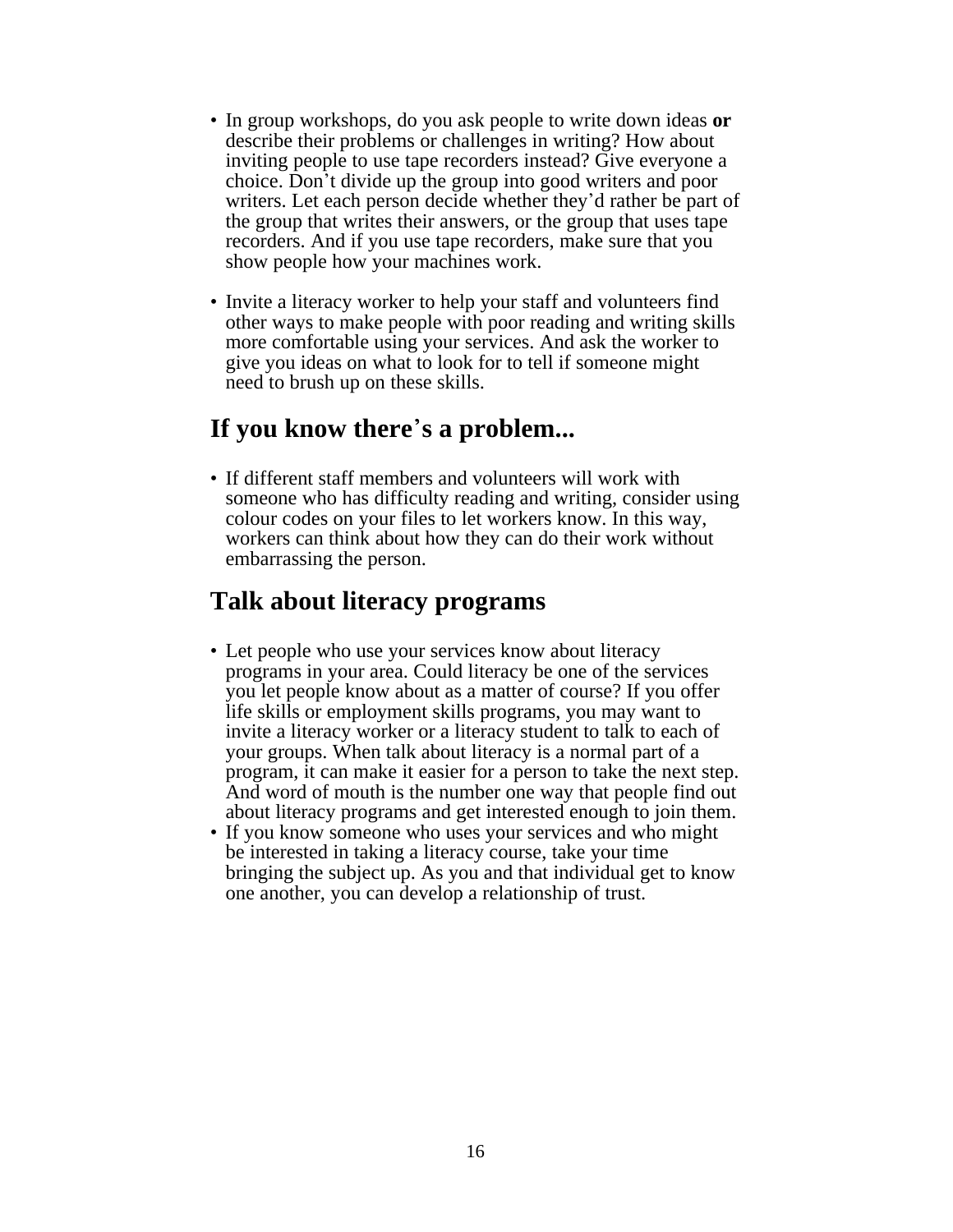That trust is important. People need to know that you are really interested in hearing about whether reading and writing is a problem, and whether they want to do something about it. They may need time to think things over. Give them all the time they need. The literacy programs will wait.

#### **You Can Make a Difference**

There are millions of Canadians who could benefit from literacy courses and many courses are available for them across the country. But only about two per cent of people with low literacy skills are registered in literacy programs. And only about 10 per cent of people with poor reading and writing skills are interested in taking literacy courses. With your support and encouragement, more people with low literacy skills may join literacy training programs.

Community agencies which serve people with low literacy skills can be the vital link between the programs and the people who could benefit from them. Agency workers and volunteers can encourage people with low literacy skills who use their services to learn to read and write better.

It is important to treat people with respect, of course, regardless of their ability to read and write and whether or not they are interested in improving their literacy skills. The reasons why people can\*t read and write well are their own business. Fear is often one reason why people don't want to improve these skills.

#### **Fear of learning**

For many adults who cannot read and write well enough to handle the things they come across each day, school is a distant, bad memory. If illness or an unsettled home life kept them from school and learning, they may have fallen behind their class mates and never managed to catch up. The same thing could happen if they had to change schools often, or if they had a learning disability that wasn't dealt with. All these things can make people afraid of trying to learn again.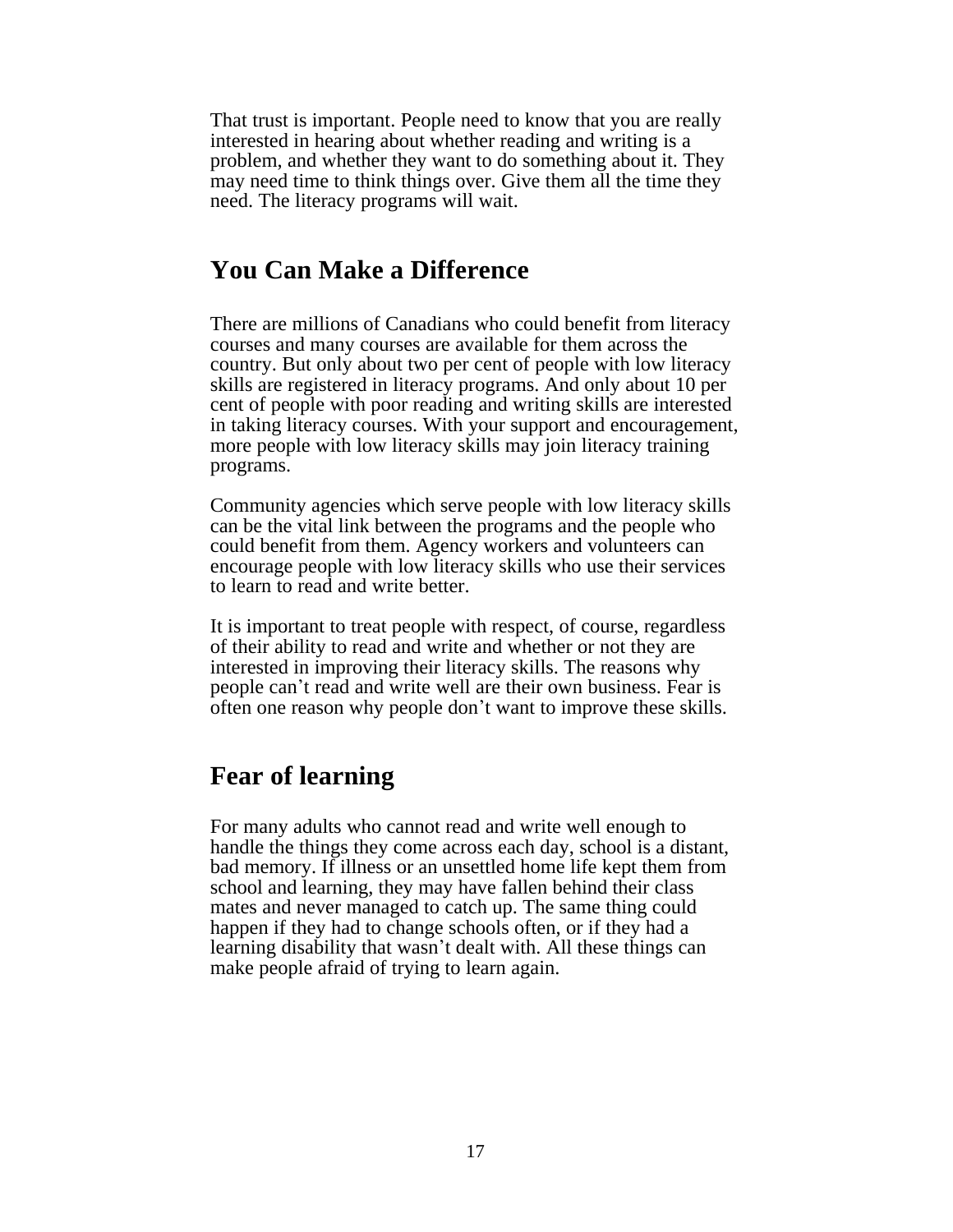*"The kids are growing up. You gotta be the best you can for your kids I got a daughter She\*s 20 months old. I have a feeling my daughter\*s gonna need help with her homework And I'm gonna want to help her But I'm gonna be ashamed if I have to tell her I can\*t do it I don\*t want to tell her I never went to school. But I\*m gonna have to tell her It\*ll help her to stay in school, you know what I\*m saying."*



Anyone can learn. People with learning disabilities may need to follow special courses to make best use of their skills. Older people may need and want to take more time for each step of learning. Workers may want to study the kinds of books and manuals that they are likely to have to use on the job. And people generally want to read and write things that are of interest to them, things they know and understand. Literacy courses can deal with these different needs.

People want to learn for many different reasons. For young people, work may be the most important thing in their lives. Parents may want to improve their skills to help their children. Ex-offenders may want better literacy to build lives that don't include crime. Quality of life is important for many elderly people. They finally have the time to do the things they want to do. Reading and writing can help them accomplish their goals.

When you get to know someone who uses your services and know that the person's poor reading and writing skills are causing problems for them, you may want to bring up the idea of taking a literacy course. When you do, emphasize the positive. Talk about how much the person has already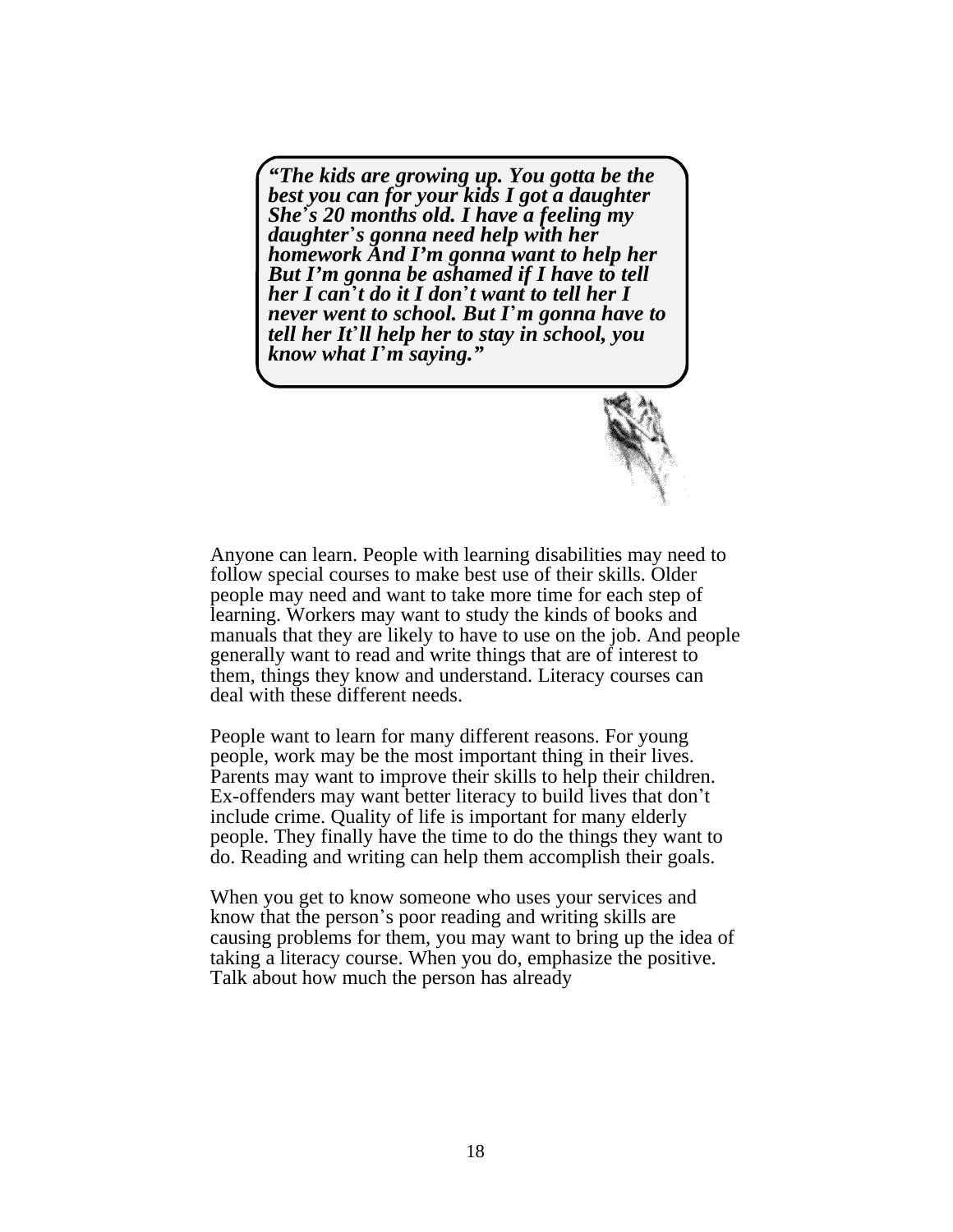accomplished and how, with reading and writing skills, the person could do even better. Let the person know that you respect them and their abilities and that you believe in the person\*s potential.

#### **Taking down the walls**

Fear and embarrassment can make people put up walls to block out your suggestion. Beneath their denials and excuses, you can hear some of the reasons they really don't want to take a literacy course.

#### *"I don\*t have a problem."*

When people say, "I don't have a problem. I just don't bother." they may be embarrassed to admit that not being able to read and write well limits the person's life in ways that are troublesome.

• Tell the person that you know many people who have trouble reading and writing. The person is not alone.

• Point out that other adults take courses to improve their skills. Talk about how learning to read and write is wonderful. Mention some people you know who have taken courses — Paul, Claudette...

• Stress that it is never too late, that anyone can learn, at any age.

#### *"I get along all right."*

When people say, "I've gotten along just fine up to now," they may be uncomfortable talking about the subject and want to get away from you and the idea of tackling the problem at long last.

• Recognize that the person has done really well in getting around the problem. Ask how the person has done it.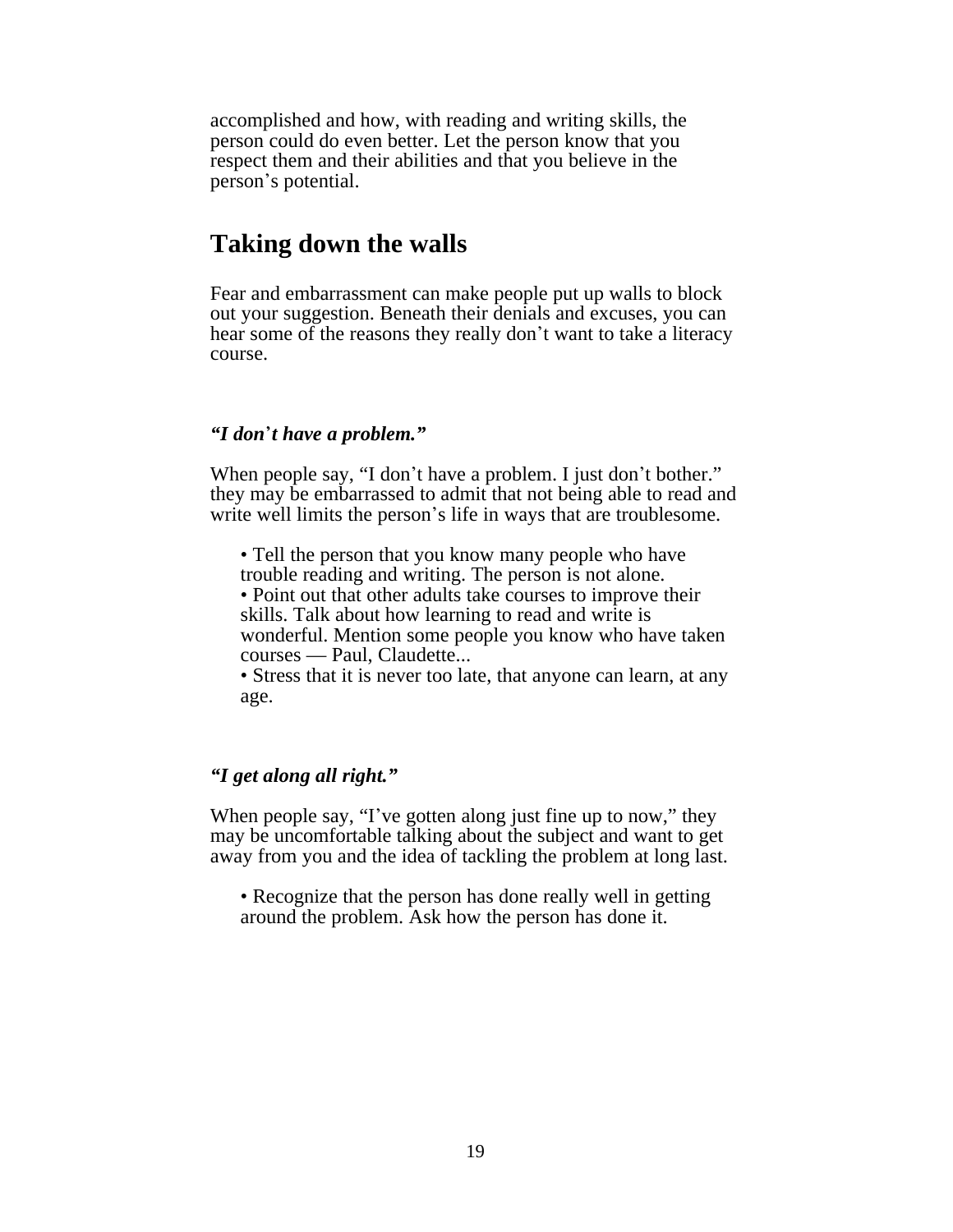• Mention that there are lots of different kinds of courses around. People can learn on their own if they want, or they can work with a small group of people. And literacy courses deal with subjects that are really interesting.

• Ask if there are any times when not reading and writing well is a real problem. Suggest that the person could learn to read and write just for that reason.

#### *"I\*ll never go back."*

When people say, "You'll never get me back into a school," you can be sure that the person remembers school and that the memories are not good.

• Talk about those memories. Ask what schools the person went to and what happened there. What are the person's fears?

• Explain that things are different for adults learning to read and write. It's all very relaxed. They treat people like adults. You have a say in what you learn.

#### *"It\*s too late."*

When people say, "I'm too old to go to school," it is important to deal with their concern.

• Give examples of other people the person's age who have taken literacy courses.

• Get the person to talk about goals, plans, dreams, and the things the person could do if reading and writing weren\*t such a problem.

• Point out how the person's life, perhaps their retirement years, would be even better.

• Find out whether the person has recently learned something new. Talk about that experience. Find out if the person enjoyed it.

• Invite the person to try, to take a chance.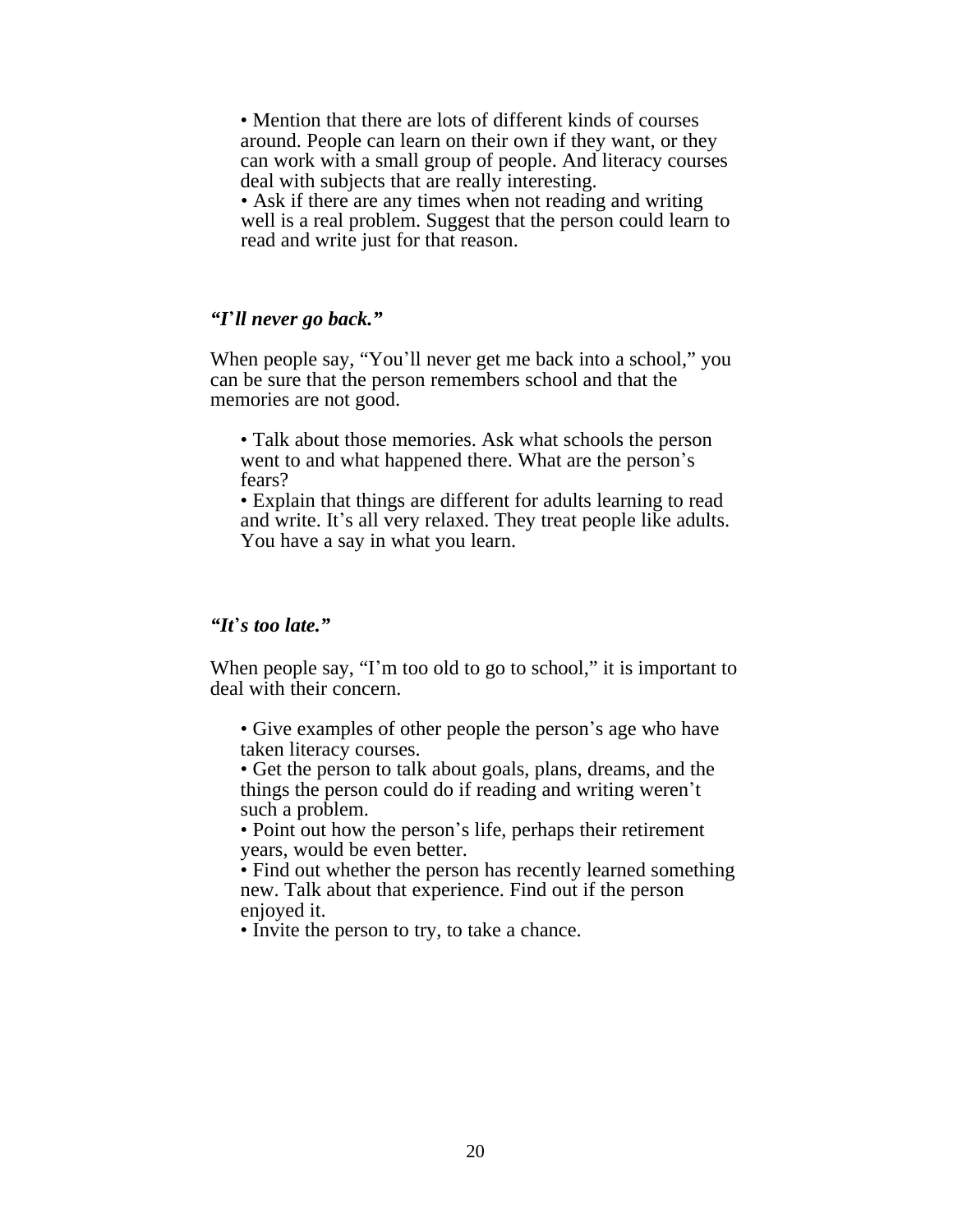## **No Guarantees**

Not everyone you encourage to take a literacy course will do so. People who have developed self-confidence and who are motivated may be interested in new learning. Others, who feel less secure, might take the step if the right kind of program is available to them.

For someone who has been unemployed for a long time and who feels cut off from other people, your concern may make the difference. If a person lacks self-confidence and has reached the point of really not caring about anything, your efforts may not work. But the person may be glad to know you cared enough to try.

#### **A literacy agency can help**

When you talk to someone about taking literacy training, you can work with them to look into the kinds of courses that are available in your area. The first thing you can do is contact a literacy coalition or network if there is one near you. Many major cities have literacy networks and coalitions which link the various agencies that provide literacy training, and so do each of the provinces. With one phone call to a literacy network or coalition, you can find out about all the different courses the person can choose from in your community. If there is no literacy network or coalition in your community, contact a literacy agency or school board directly.

Some communities offer many different kinds of literacy courses. Community-based literacy organizations, literacy councils, libraries and other social service and voluntary agencies, teach adults to read and write. So do community colleges and school boards.

> *Start by contacting a literacy program in your community.*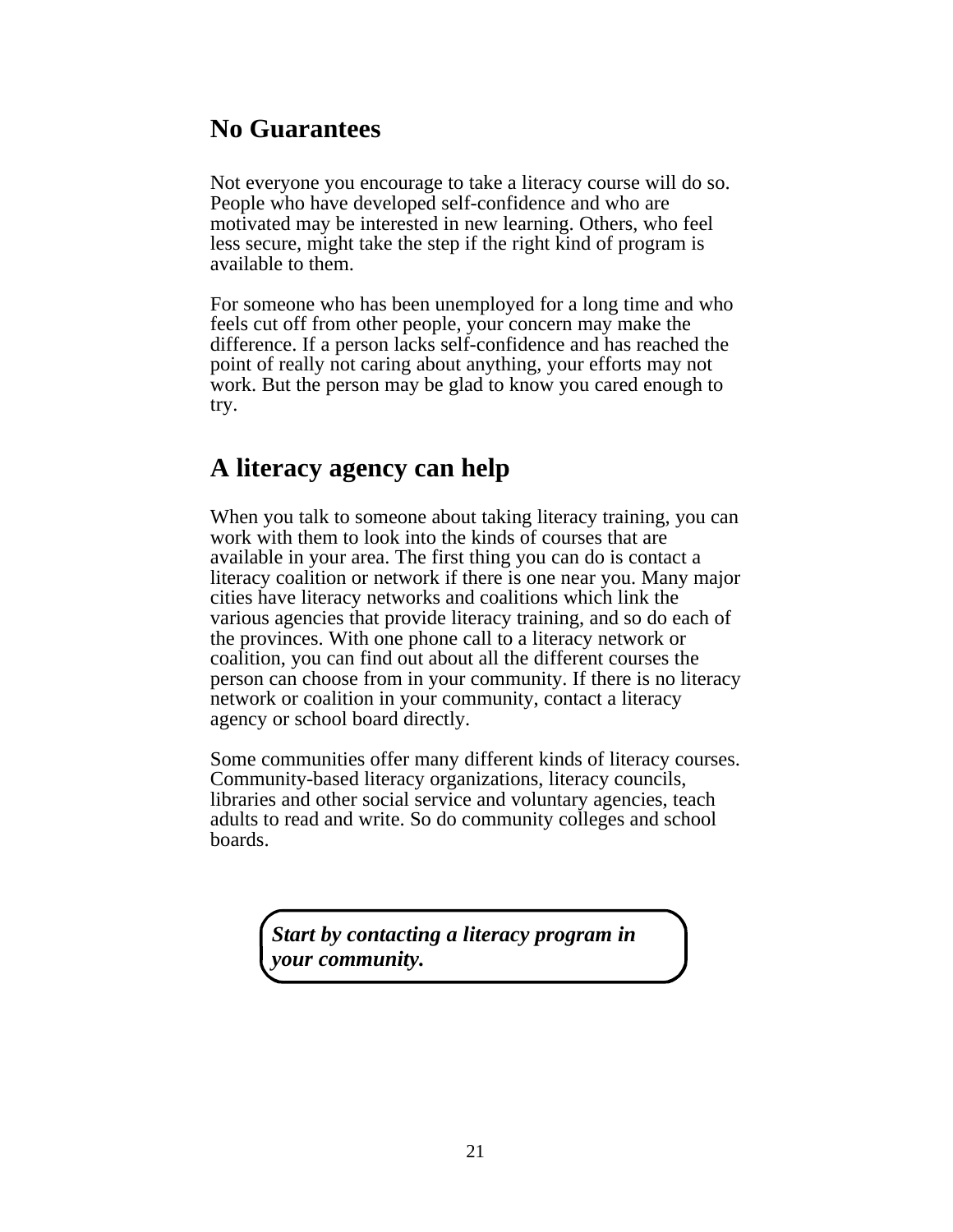*Literacy brings changes in people\*s lives. It isn\*t just a matter of figuring out what words and*

#### **English as a second language**

Many of these organizations also offer courses for people who learned another language before English or French. Programs teaching English or French as a Second Language are different from literacy programs. They can offer cultural support to a person learning a new language and a group setting that puts them in touch with other people who speak their first language.

### **Let the person make the decision**

Talk with the person about the kind of literacy program that best meets their needs. In most places, people can join literacy programs at any time of the year, after a short wait. Some programs are specially set up so that people don\*t feel they are back in a school. The people running those programs understand that some literacy learners had bad experiences in school.

Literacy programs provide support for the individual and take account of that person's needs in planning the courses. You can talk about these things with the person and with the people who run the literacy program. Ask about how the literacy program sets goals and how it will measure the person's progress. Make sure the person taking the course is comfortable with the way the program will be run.

Literacy programs can be private, offering one-to-one classes with volunteer tutors. Other courses are given in small, informal groups. Classroom courses are available for people who prefer a formal setting. People can follow programs fulltime or part-time, or even for just a few hours each week, if that's all the time they have.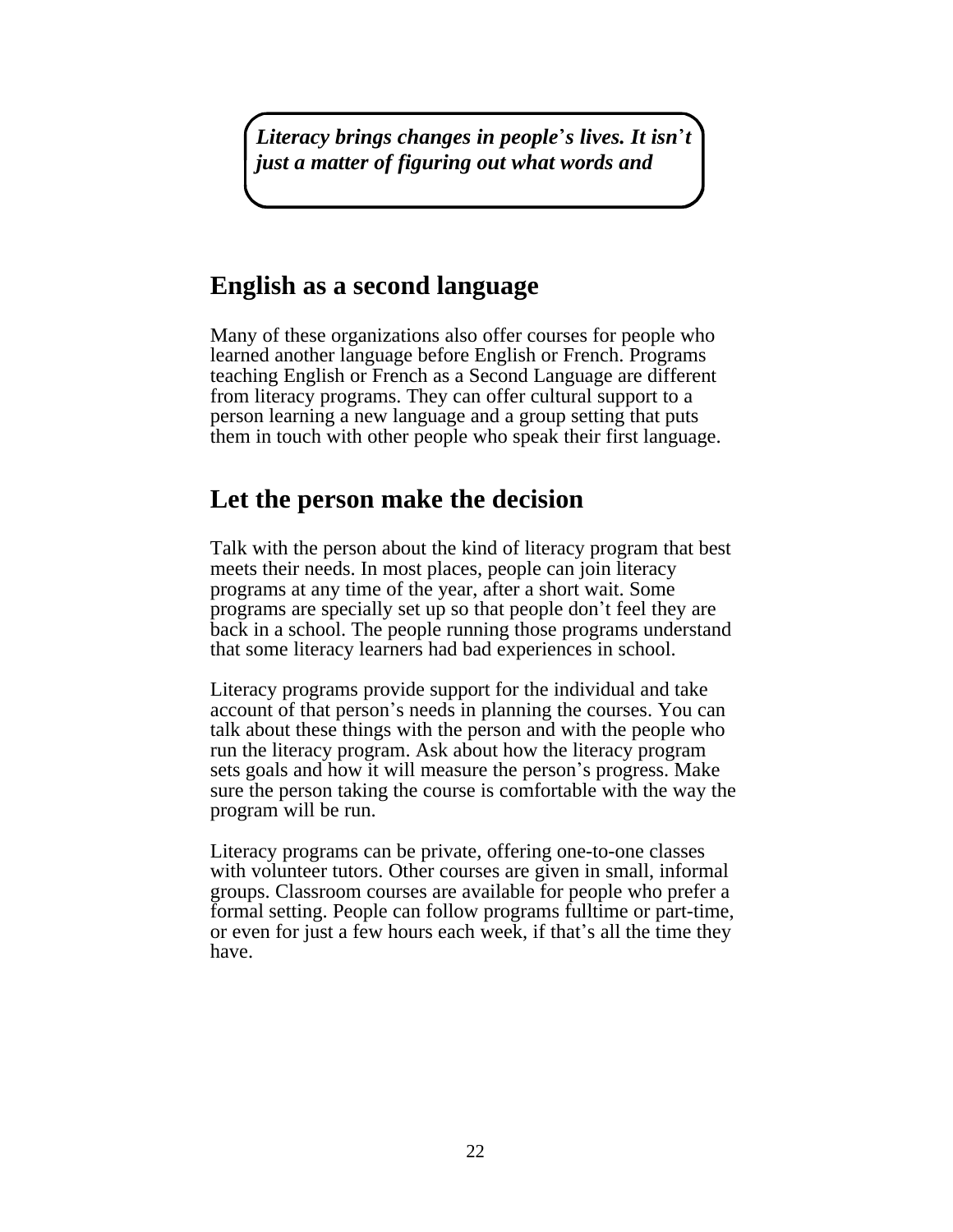The literacy upgrading course a person chooses should match that person's special interests and needs. Some programs offer counselling support as well as literacy training. Others put people in touch with other people who share similar problems or goals, so they can offer each other support. Along with teaching people how to read and write, some programs offer training in other life skills, such as finding a job, running a household, or raising children.

#### **Keep in touch**

Even if the person who takes your advice and joins a literacy program doesn\*t need the service your agency provides any more, keep in touch. The person may need to talk to someone who understands them as well as you do. Learning to read and write is not just a matter of figuring out what letters and words mean.

Literacy brings changes to people's lives. As the person thinks about getting a new job, becomes frustrated because the learning process seems slow, or decides that finding a new literacy teacher would be a good idea, your help can be very important. As the person's life changes, you can be somebody they can count on, someone they can go back and talk to. It may not take much of your time or energy, but it can mean a lot to someone facing new life challenges.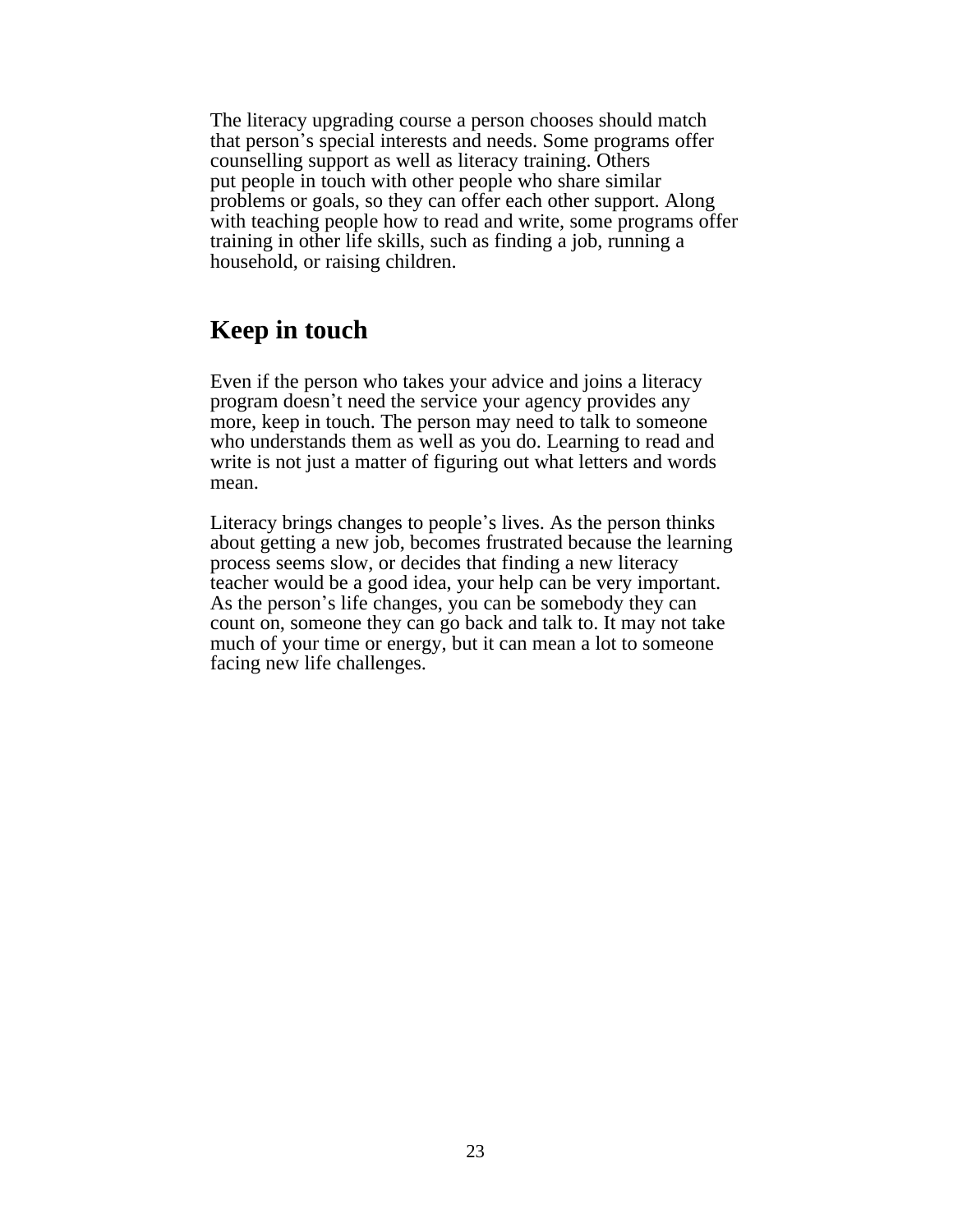## **Literacy Partners**

Today, people are more aware of literacy problems than ever before. Different kinds of groups have joined in the effort to improve Canadians' abilities to read and write.

Labour unions, governments, businesses, schools, social service agencies and community groups are all playing a part in bringing literacy programs to the people who need and want them. Community agencies can encourage people who might benefit from literacy training to enrol in the programs that are available, but there will always be people who cannot read and write well.

Until we succeed in making low literacy less widespread in Canada, we can work at making it less of an issue, something people don\*t have to be ashamed of. Everyone deserves access to the services they need. When workers and the people they serve communicate well, we all benefit. We hope that this booklet and Part 2 will make your job a little easier. Together, you and the people you serve can help take down the wall of words that can keep us from understanding each other.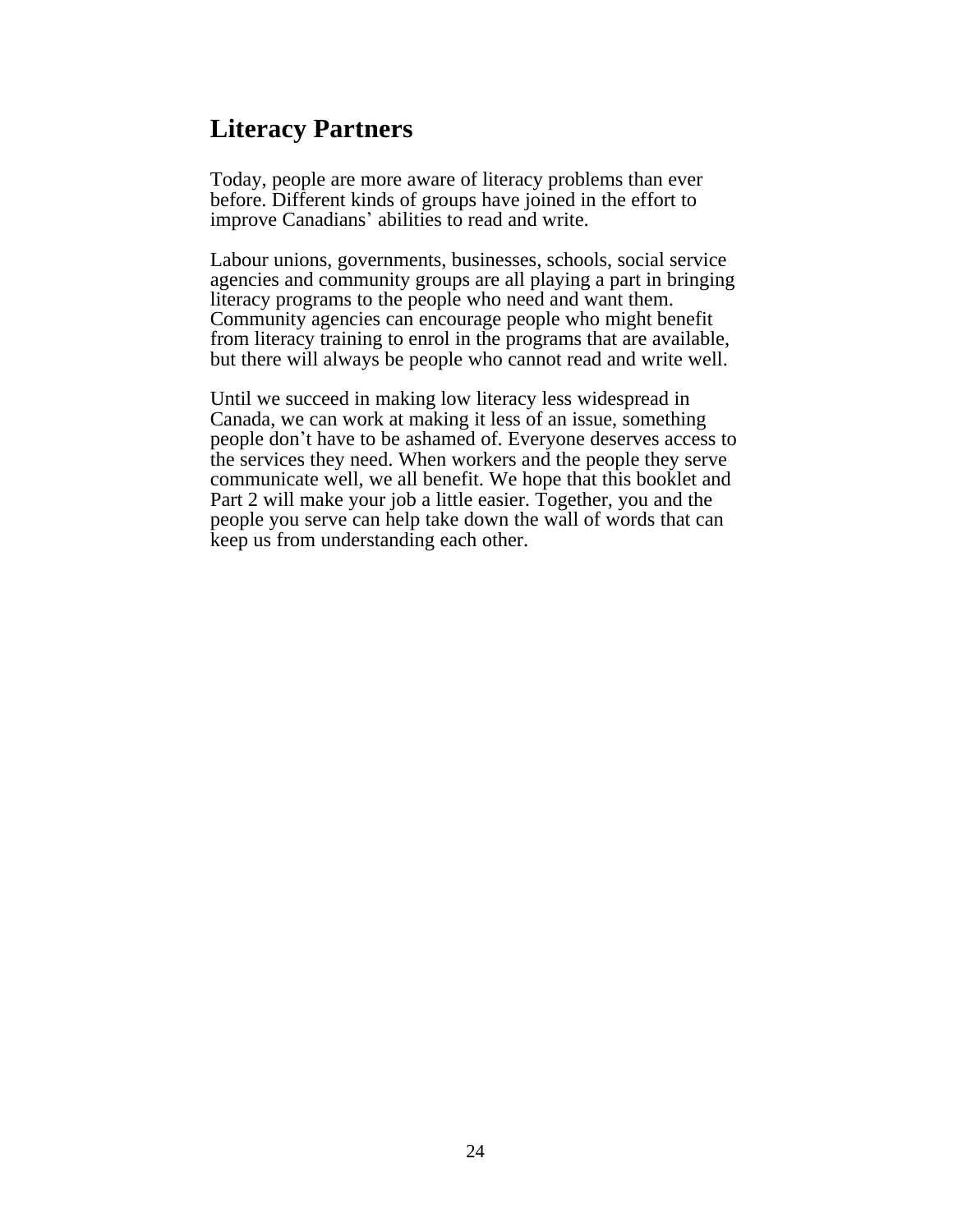# **Literacy Coalitions and Networks**

All Canadian provinces and territories, and many cities, have literacy coalitions and networks. These organizations can let you know about the range of literacy training options available in your area. They may also be able to help you inform your workers and volunteers about literacy and to make your services accessible to people who don't read and write well.

For up-to-date listings of literacy agencies in your province and community, refer to the National Adult Literacy Database (NALD) web site at **http://www.nald.ca/**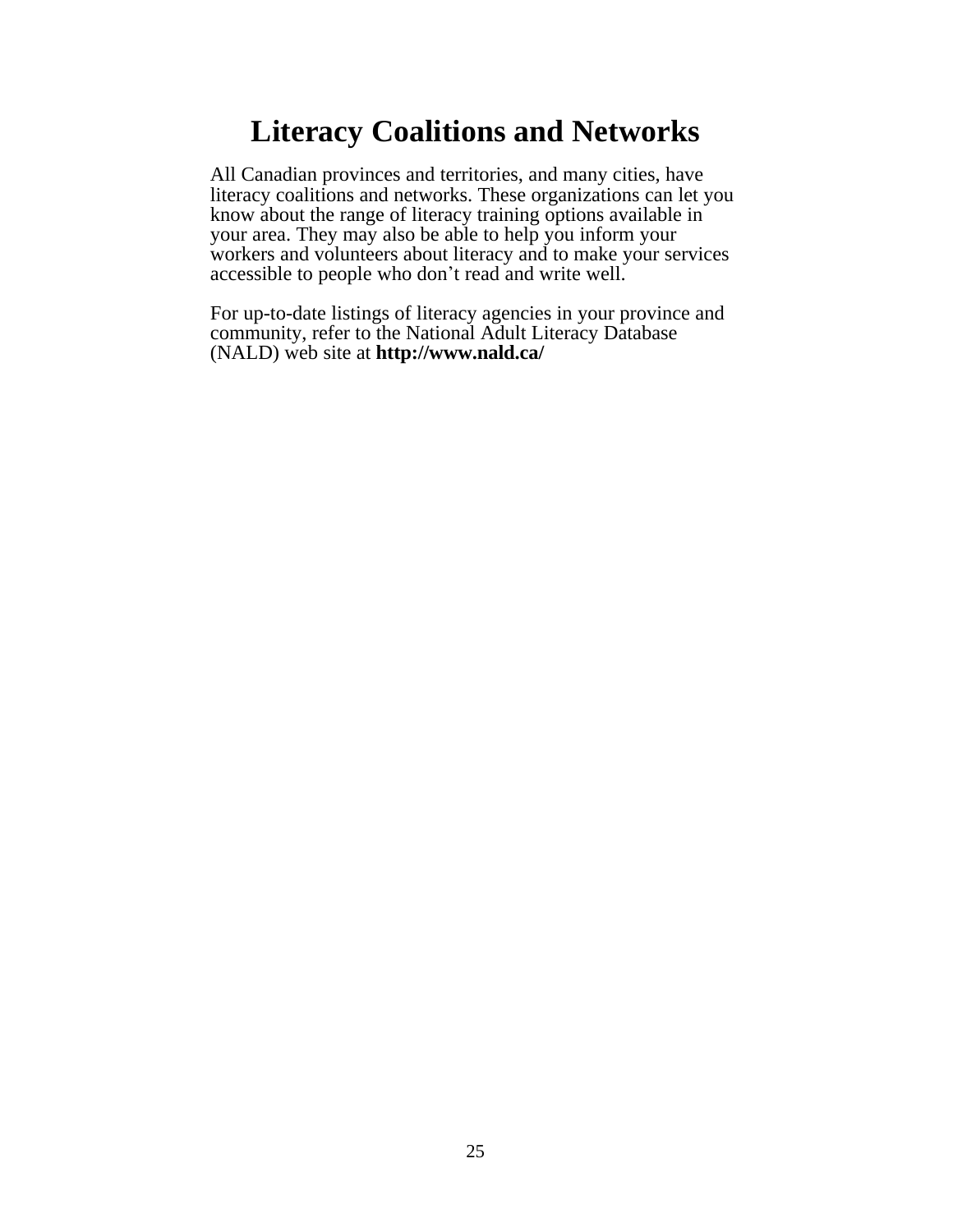In Part 2, *Taking Down the Wall of Words: A Handbook for Community Agencies,* community organizations can find more information on:

- writing materials in dear language
- tips to make programs more accessible
- developing and sharing literacy resources in the community
- building literacy sensitivity into everyday activities

•sources of information about literacy